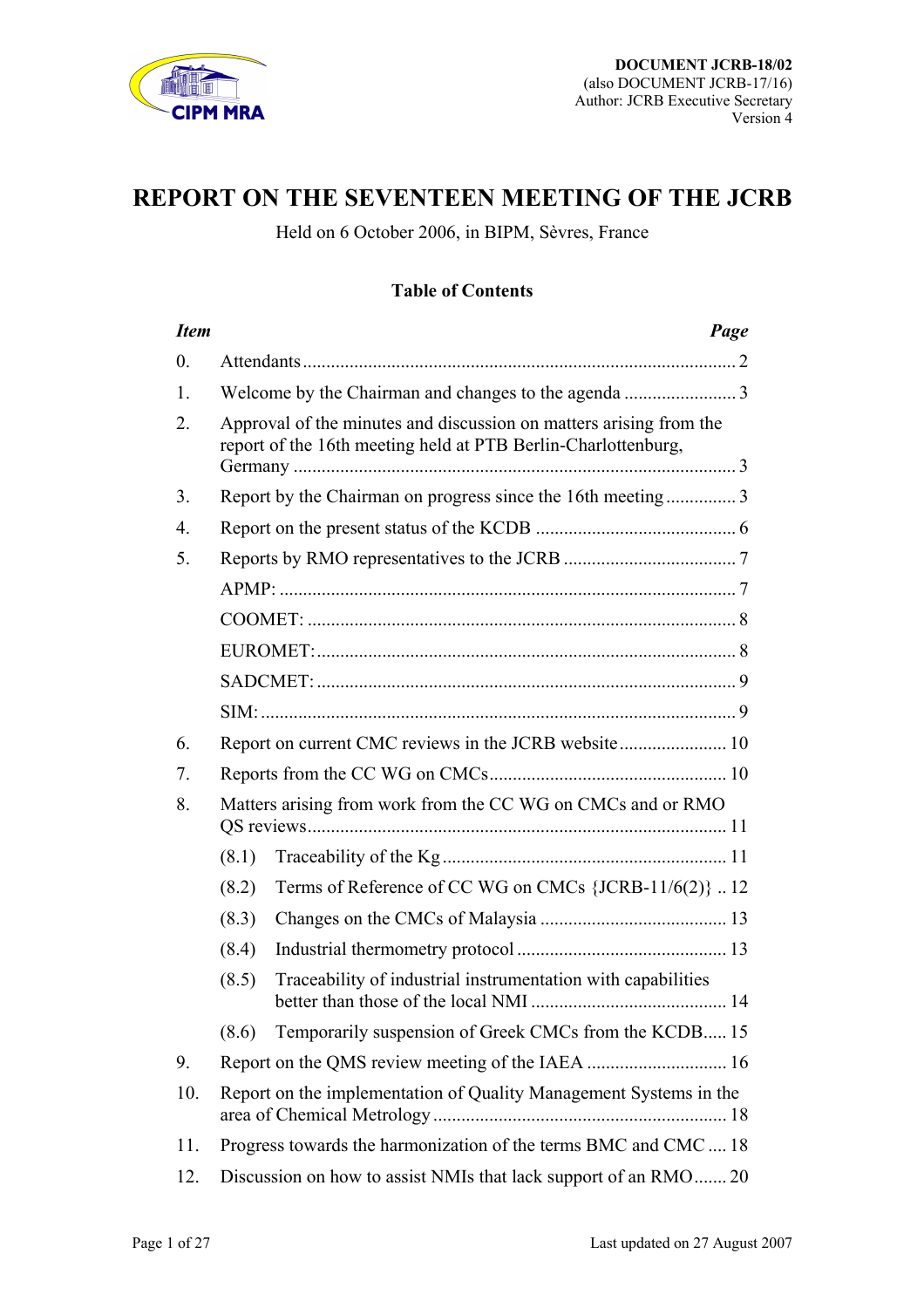<span id="page-1-0"></span>

#### $\mathbf{0}$ . **Attendants**

| Name/ <u>email</u> | <i>RMO</i> |
|--------------------|------------|
|                    |            |
|                    |            |
|                    |            |
|                    |            |
|                    |            |
|                    |            |
|                    |            |
|                    |            |
|                    |            |
|                    |            |
|                    |            |
|                    |            |
|                    |            |
|                    |            |
|                    |            |
|                    |            |
|                    |            |
|                    |            |
|                    |            |
|                    |            |
|                    |            |
|                    |            |
|                    |            |
|                    |            |
|                    |            |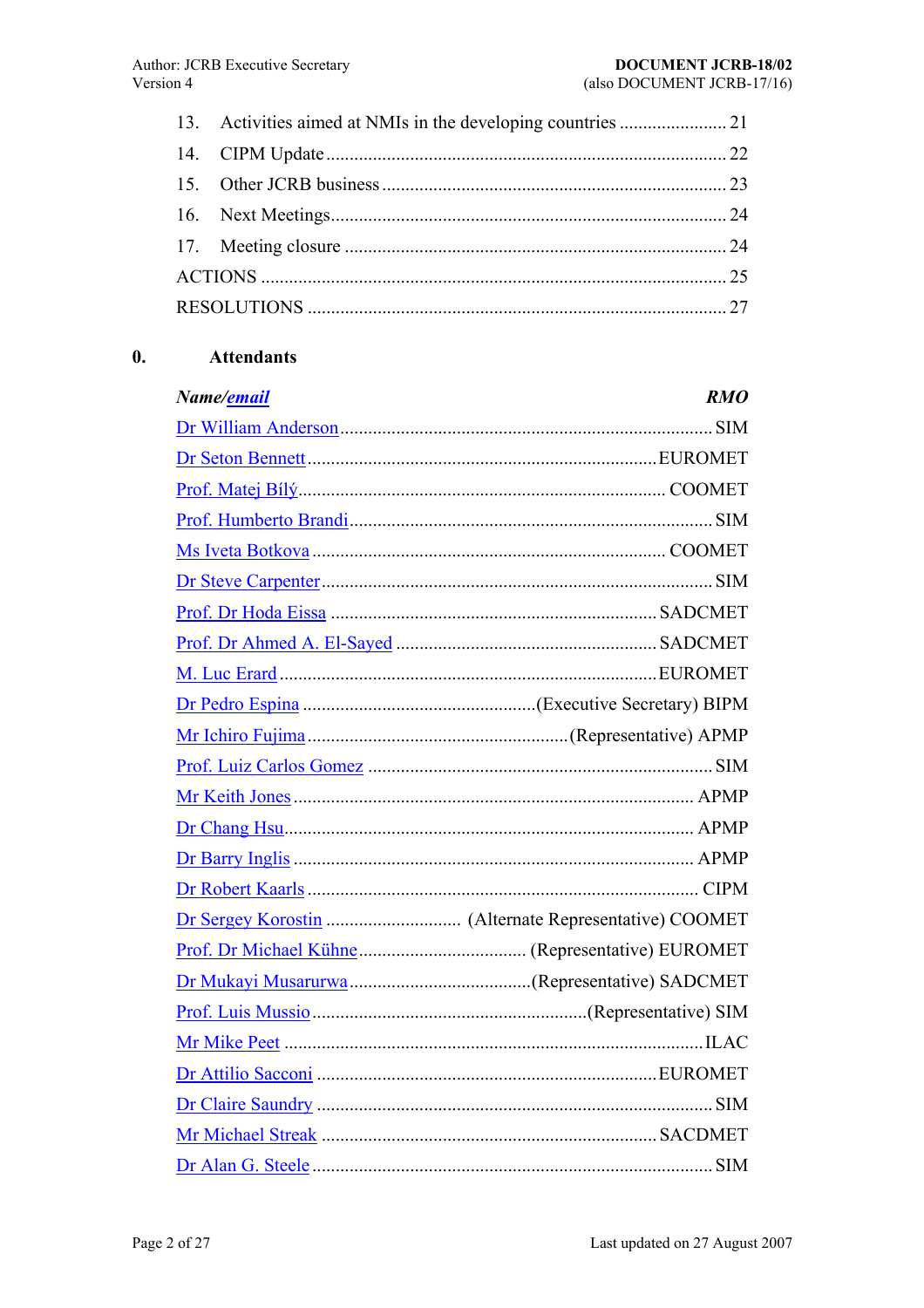<span id="page-2-0"></span>

### **1. [Welcome by the C](mailto:awallard@bipm.org)hairman and changes to the agenda**

The [Chairman welcomed](mailto:coomet@coomet.belpak.minsk.by) all delegates and observers to the BIPM and asked them to introduce themselves.

### **2. Approval of the minutes and discussion on matters arising from the report of the 16th meeting held at PTB Berlin-Charlottenburg, Germany**

The Chairman explained that in an attempt to improve the quality of the meeting record, the  $16<sup>th</sup>$  meeting had been recorded in audio, but due to technical difficulties, portions of the meeting were not available. The Executive Secretary said that more than half of the minutes were completed and he expected to be able to save the rest of the material in the coming months.

**Action 17/ 1 Salvage as much as possible from minutes of the 16th meeting of the JCRB.**  *(Executive Secretary)*

### **3. Report by the Chairman on progress since the 16th meeting**

Aided by a Power Point presentation, the Executive Secretary summarized the progress since the  $16<sup>th</sup>$  meeting.

Dr Anders[on asked for clarification o](https://www1.bipm.org/cc/JCRB/Restricted/17/17.03.Chairman_Report.ppt)n Item 4 in the Executive Secretary presentation; specifically, how COOMET arrived to the conclusion that they did not need to remove any of their CMCs from the KCDB. The Executive Secretary explained that he was satisfied with the documentation provided by COOMET in support of their quality management system (QMS). Prof. Mussio said that in his view the problem was that some of the COOMET laboratories were to be peer-reviewed in 2007, and yet their CMCs remained in the KCDB without the final approval of COOMET. Prof. Bilý asked if other RMOs perform peer-review visits as part of their QMS reviews. Prof. Kühne said that peer-review visits are not required by the CIPM MRA; thus the second QMS review step in COOMET is not required by the CIPM MRA. Prof. Bily agreed with the comments of Prof. Kühne. Mr. Jones said that APMP requires both QMS review steps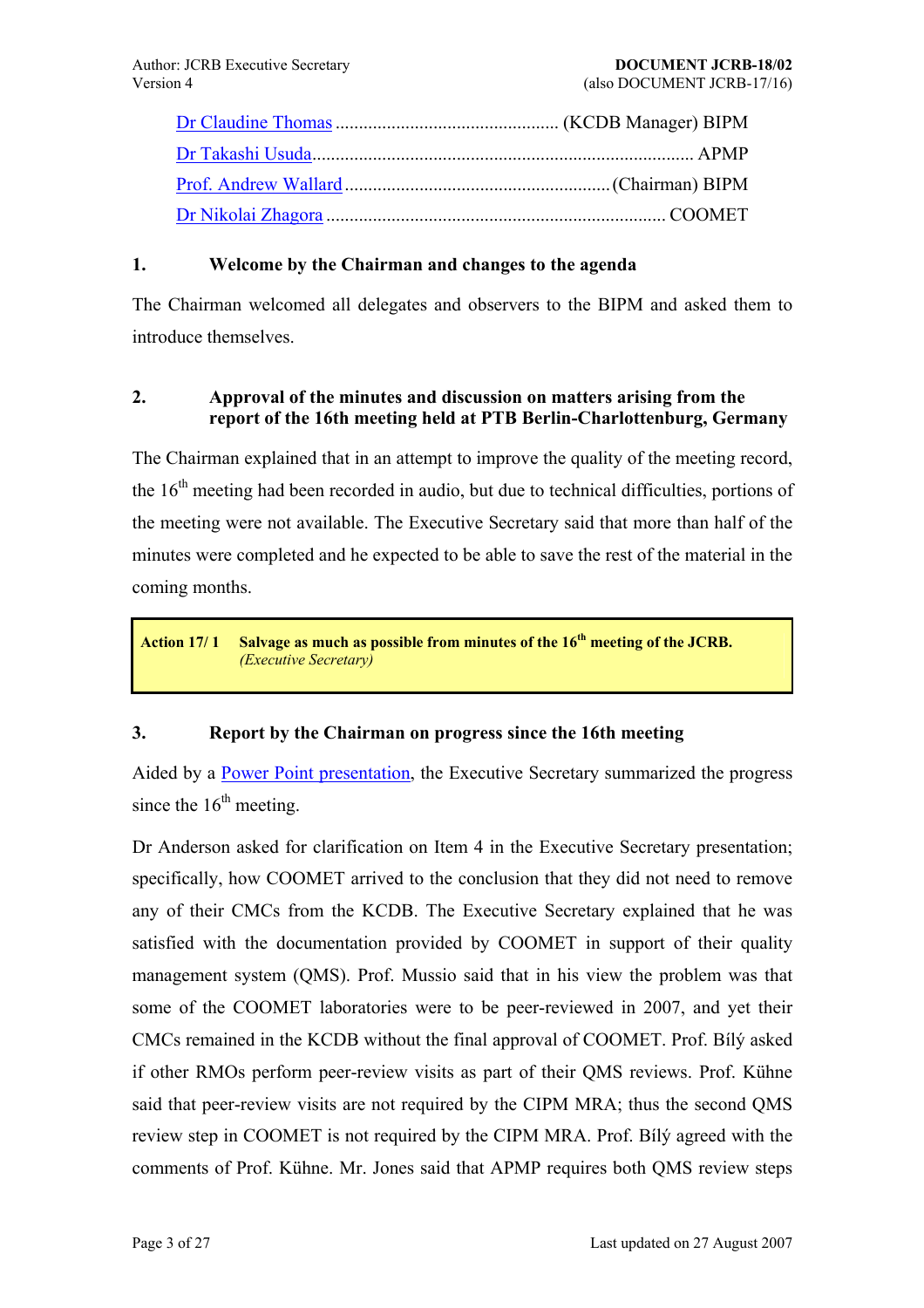(review of the OMS documents {equivalent to COOMET's first OMS review step  $-$ *COOMET Confidence* { plus peer-review visits {equivalent to COOMET's second QMS review step – *COOMET Recognition*}), but he thinks that COOMET Confidence alone might not be sufficient to support CMCs. Dr Steele explained that in SIM, the two QMS review steps are needed and that currently in COOMET only half of the laboratories with CMCs in the KCDB have undergone the two QMS review steps; SIM objects to CMCs in the KCDB from the laboratories that have not completed COOMET Recognition.

Prof. Bilý said that with the exception of Cuba, all the other laboratories are expected to attain COOMET Recognition by the end of 2006; laboratories in Cuba will attain COOMET Recognition by April 2007. Dr Steele then asked why the CMCs from those laboratories should remain in the KCDB pending these reviews; he suggested that they be removed until such time when they receive COOMET Recognition. Dr Kaarls said that those CMCs have remained in the KCDB because they have received COOMET Confidence and that is all required by the CIPM MRA. Dr Steele said that peer-review visits might not be required by the CIPM MRA but their absence lowers the level of confidence between RMOs. Dr Kaarls disagreed as COOMET reviews the QMS of their laboratories and then they further implement peer-review visit to increase their level of confidence in the performance of their QMS. Prof. Kühne said that it is mandatory for each RMO to review the OMS of its laboratories; in the  $16<sup>th</sup>$  meeting we had confusion with the COOMET two-step QMS review process but now we understand it better, and the first QMS review step is all that is needed. Prof. Kühne went on to say that no other region can force additional requirements on other RMOs. Prof. Mussio said that he thought that during the  $16<sup>th</sup>$  meeting, the delegates believed that both COOMET QMS review steps were needed for approval. The Chairman said that now, the committee understands that only COOMET Confidence is needed.

Dr Anderson said that after the  $16<sup>th</sup>$  meeting, the SIM delegation felt encouraged by the COOMET two-step QMS review process and he went on to say that if the other RMOs are not going to be serious about the review of their QMS then, SIM will not continue demanding from its laboratories both QMS review steps. Mr Jones went on to reaffirm the APMP position that is: the two QMS review steps are needed by COOMET for satisfying the requirements of the CIPM MRA. Prof. Bily reasserted that only the first QMS review step (COOMET Confidence) is needed and COOMET performs the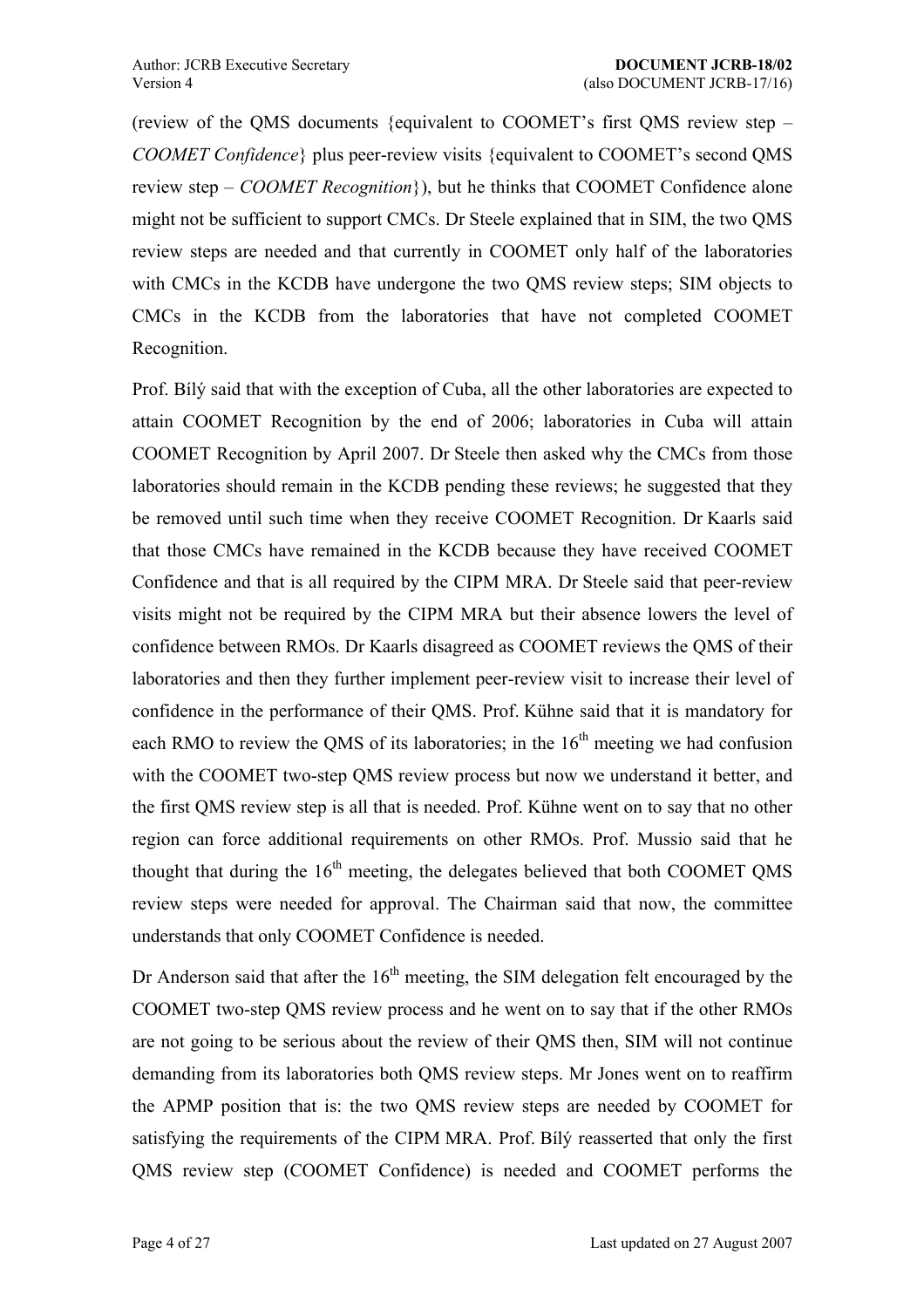second QMS review step (COOMET Recognition) for the benefit of its laboratories. Prof. Bilý said that Dr Kaarls has participated in the second QMS review step and he has seen first hand how good this second QMS review step is for the laboratories. Prof. Kühne said that the question on the table is: does COOMET Confidence satisfy the CIPM MRA requirements? If the answer is "yes", then there is nothing further required, but if the answer is "no", then the process has to be modified. Prof. Bily asserted that COOMET Confidence is all that is needed; COOMET Recognition is for the benefit of the laboratories. Prof. Mussio said that he thought that during the  $16<sup>th</sup>$ meeting, COOMET had said that both QMS review steps are needed. The Chairman clarified that Prof. Kühne is right; COOMET Confidence is enough. Dr Carpenter said that each RMO has its own set of rules and if COOMET required the two-step QMS review process, then they should live by it; but if they are not going to follow their own process, how are other RMOs expected to have confidence in their procedures. Dr Carpenter then asked: are the two QMS review steps needed or has the COOMET policy been changed? The Chairman said that the Committee now understands that COOMET Confidence is all needed. Dr Steele said that although it is COOMET's decision, the SIM delegation was not satisfied with COOMET Confidence alone.

The Chairman asked for clarification on the scope of the review performed during COOMET Confidence. Prof. Bily explained the review process and asserted that COOMET Confidence satisfies all the requirements of the CIPM MRA. Dr. Inglis reminded the committee that after all, this is a mutual recognition arrangement and if the other RMOs do not have confidence in COOMET Confidence alone, there is a real problem. He went on to say that until COOMET has shown a change in their process which instills confidence in the other RMOs, then we have to stop the process. Dr Thomas said that the KCDB Office had gone over the CMCs from COOMET, with regards as the requirements of the two-step QMS review process, and found that very few CMCs would be removed due to the lack of the second QMS review step. Prof. Kühne noted that we have to followed the CIPM MRA requirements and we have to be worried of increasing the requirements as we proceed; the CIPM MRA clearly says that is the RMO who decides on the scope of the QMS review process, but nowhere does the CIPM MRA says that the other RMOs have to approve that process. The Chairman said that the committee would look at the COOMET website for clarification on the COOMET Confidence review process and come back to it later in the meeting.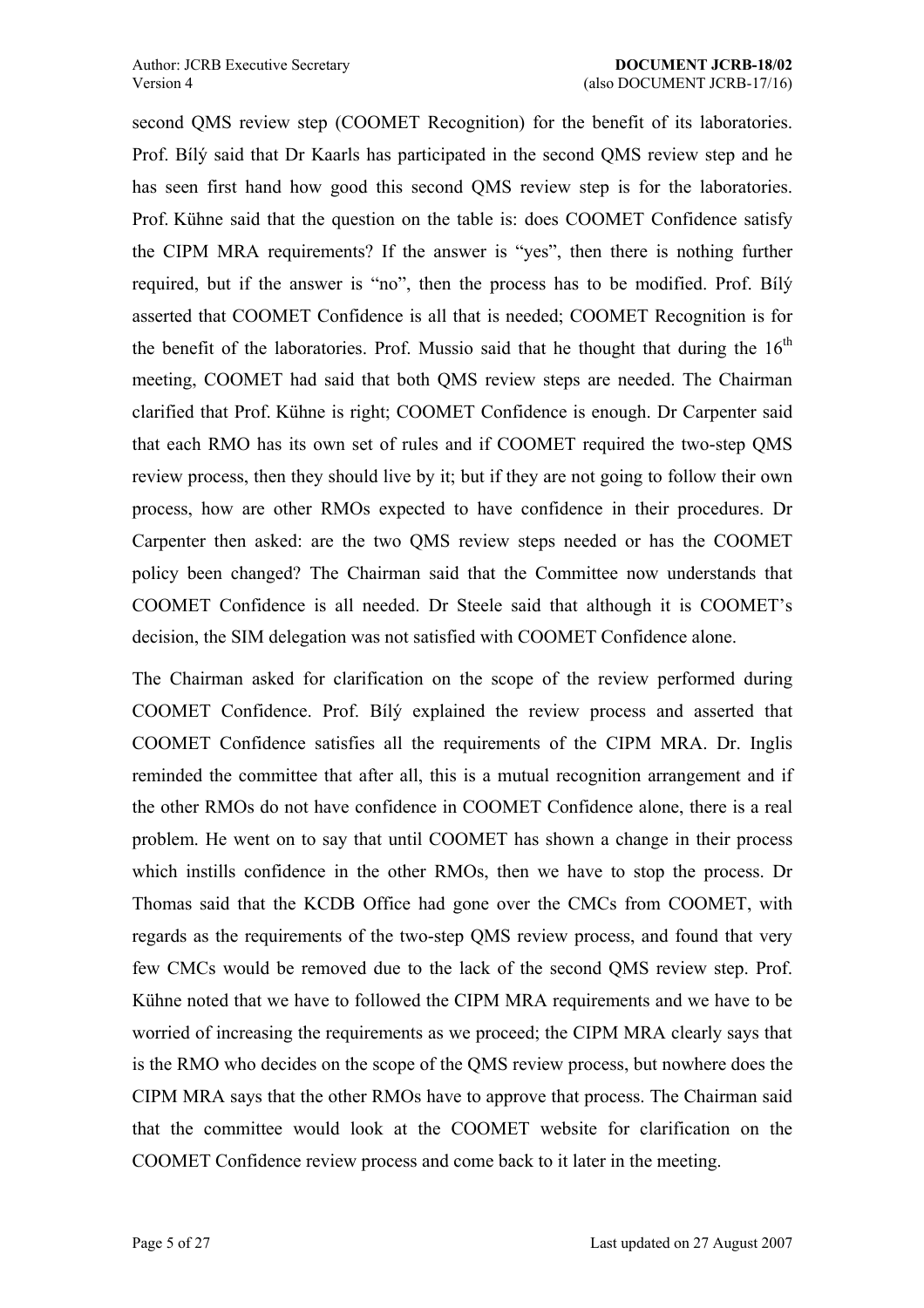<span id="page-5-0"></span>After the coffee break an agreement was reached. COOMET agreed that both QMS review steps are needed for the inclusion of its CMCs in the KCDB. The CMCs with COOMET Confidence only will be removed from the KCDB. All RMOs were in agreement with this decision.

The Chairman encouraged the other RMOs to attend each other QMS review meetings as means to increase inter-RMO confidence. Prof. Kühne said that PTB staff has attended a number of such meetings. Dr Anderson agreed with Prof. Kühne and declared that SIM has invited all RMOs to their most resent SIM QSTF meetings. But Dr Anderson complained that SIM is yet to receive an invitation form another RMO. M. Erard invited all delegates to the next EUROMET TC-Q meeting which is to be held during February 2007 in Madrid (ES). M. Erard said that he will send official invitations to the other RMOs as soon as the details of the meeting are finalized.

The Chairman went on to talk about the need to respond more proactively to the email traffic between meetings, as it ensures the promptly completion of the Committee's work.

|                    | <b>Action 17/2 All COOMET CMCs currently lacking COOMET Recognition are to be removed</b><br>from the KCDB. (list of CMCs contained in JCRB-17/17)<br>$(Execute$ Secretary + $KCDB$ Manager) |
|--------------------|----------------------------------------------------------------------------------------------------------------------------------------------------------------------------------------------|
| <b>Action 17/3</b> | All RMOs are to extend invitations to their QMS review meetings to the members<br>of the RMOs.<br>(RMO OMS Chairs)                                                                           |

#### <span id="page-5-1"></span>**4. Report on the present status of the KCDB**

Dr Thomas presented the KCDB report to the JCRB.

Dr Bennett asked for a clarification on the "grey-out" CMCs and Dr Thomas provided an explanation on the matter. Prof Kühne said that in the case of Greece, their CMCs had been temporarily removed but they would be brought back shortly, once the EUROMET review of the laboratory was completed. Dr Thomas reminded the Committee that no CMC is ever deleted from the CMC tables that support the KCDB; they just do not appear on the KCDB when they are grey-out. Dr Hsu asked if there was clear indication of who is visiting the KCDB. Dr Thomas said that the Appendix B section is mostly visited by NMIs; in the case of the Appendix C it is more difficult to say as some of the visits appear to be made by robotic search engines like those used by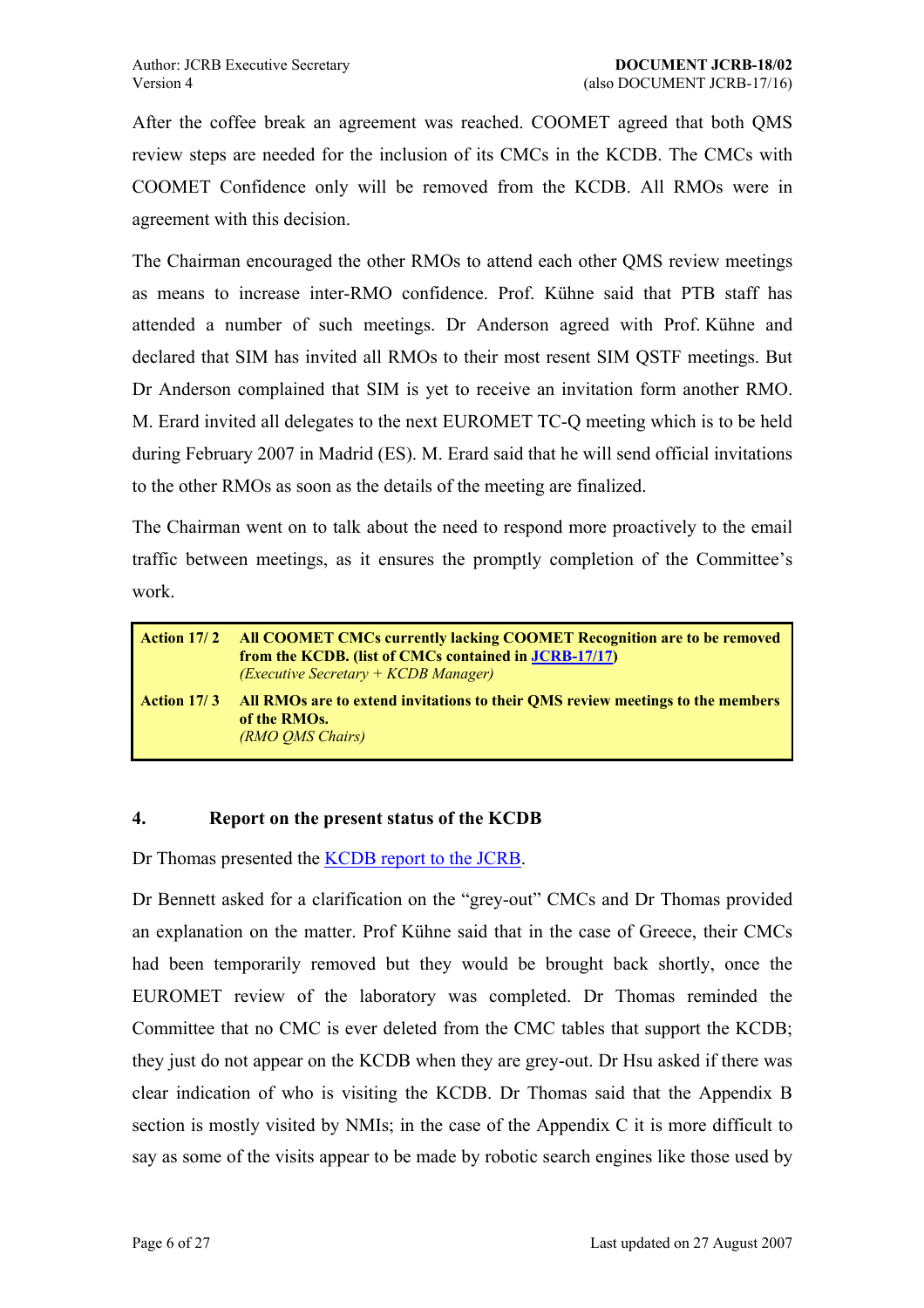<span id="page-6-0"></span>Yahoo, etc. Also there are many visits coming from people who appear to be using their home computers and we cannot determine their affiliation. People from accreditation bodies often visit as well. Dr Hsu asked if any thought had been given to the idea of conducting a survey to determining how the KCDB could be made more user-friendly. Dr Thomas said they had not consider the idea of a survey but they hope that the new programmable search engine, which will be implemented as part of the KCDB, will help make it more user friendly. Dr Sacconi asked if a customer satisfaction survey, to be filled out by visitors, could be added to the system. Dr Thomas said that this could be done with the help of *pop-up windows*. Dr Sacconi said that the visitor could be encouraged to fill the survey by providing an incentive, like a free copy of the SI Brochure. Dr Thomas said this could indeed be done but she alerted the committee to the fact that some web browsing programs, like Firefox, block pop-up windows. Dr Sacconi then asked if the users could see the removal date of a CMC in the KCDB. Dr Thomas answered that the user could not see it as the CMCs were removed, but that she places an annotation in the Excel files stating the date of removal. The Chairman said that the BIPM would like to complete the implementation of the new KCDB search engine prior to asking for further improvement input. Dr Thomas said that one of the problems facing the KCDB Office is that they do not know what additional information is needed but she is sure that the system could be improved to provide better information to the users. The Chairman said that those questions could be made to the members of the CCs who are typical users of the KCDB. Dr Inglis asked Mr Peet to please ask the ILAC membership whether the KCDB is currently satisfying the needs of the accreditation community. The Chairman said that he would bring this question to the next ILAC General Assembly in Cancun.

**Action 17/ 4 Ask the ILAC membership if the KCDB is providing them with the information needed by the accreditation community.** *(Chairman)*

### **5. Reports by RMO representatives to the JCRB**

**APMP:** Mr Fujima presented the APMP report to the JCRB.

Mr Fujima informed the committee that Jordan (JO) is a new Associate Member of APMP. He went on to say that [from the APMP Members](https://www1.bipm.org/cc/JCRB/Restricted/17/17.05.1.APMP_Report.0.pdf) that are Associates of the CGPM, only the Philippines and Vietnam remain with no CMCs in the KCDB.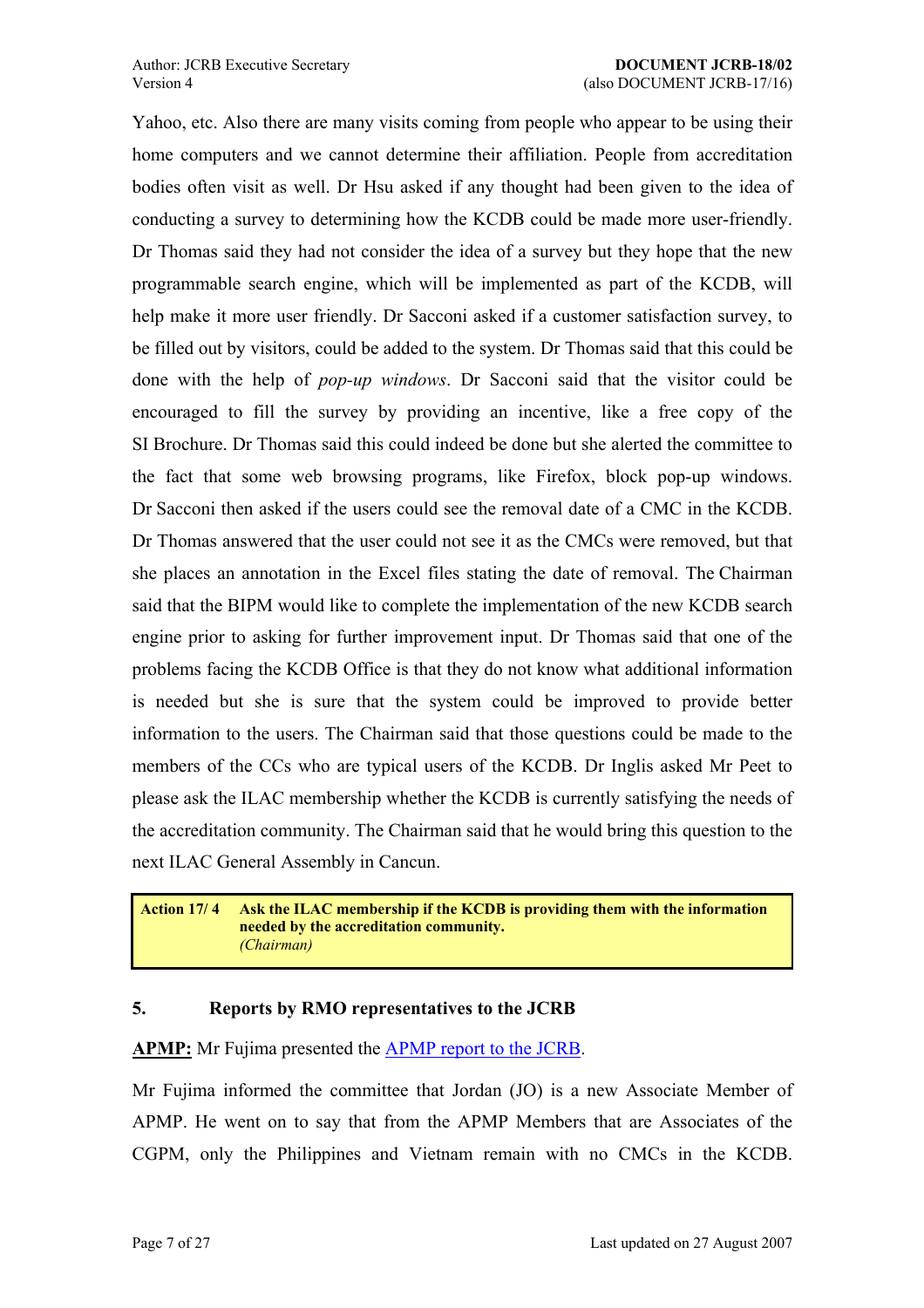<span id="page-7-0"></span>Mr Fujima announced that the next meeting of the Technical Committee on Quality Systems (TCQS) will be held December 13, 2006 in Delhi as part of the APMP General Assembly.

### **COOMET:** Dr Korostin presented the COOMET report to the JCRB.

Dr Korostin informed the committee that Gorislav Sydorenko (UA) will be the next president of COOMET starting Ap[ril 2007. Dr Korostin wen](https://www1.bipm.org/cc/JCRB/Restricted/17/17.05.2.COOMET_Report.zip)t on to say that Georgia (GE) has become the latest member of COOMET. Also there are two new technical chairs (see complete list in the COOMET report) and two peer-reviews are planned for the November-December timeframe; Prof Bílý will provide details as they become available.

The Chairman asked for clarification of the intent to use the logo by some of the COOMET NMIs. He went on to asked for clarification on Appendix 5 of the COOMET report in the matter of NMIs with COOMET Confidence versus COOMET Recognition.

Dr Sacconi thought to be a good idea if the RMO reports to the JCRB could provide up-to-date information on the status of pending KCs and/or on changes to CMCs in the KCDB due to KC results. Dr Thomas said that those tasks fall under the jurisdiction of the CCs. The Chairman said that nonetheless, the Committee could bring it to the attention of the CCs (see Action 17/ 5). Dr Sacconi asserted that the JCRB could serve a harmonizing function among the CCs for this task.

**EUROMET:** Prof. Küh[ne presented th](#page-9-1)e EUROMET report to the JCRB.

Prof. Kühne asked if the CMCs statistics included in the individual RMO reports to the JCRB are useful and wondered if it wou[ld be more efficient for Dr Thom](https://www1.bipm.org/cc/JCRB/Restricted/17/17.05.3.EUROMET_Report.0.pdf)as to prepare a single CMC report with data from all RMOs (see Action 17/ 6). Prof Mussio supported Prof. Kühne's idea. There was agreement that this would be a welcomed change in the structure of the RMO reports to the JCRB and agr[eed that it wo](#page-9-2)uld be beneficial to have a *pro-forma* for these reports (see Action 17/ 7).

Prof. Kühne reported on the results of the latest EUROMET elections and told the JCRB delegates that EUROME[T is to chang](#page-9-3)e into a legal entity: a legal entity for iMERA plus an RMO for purposes of the CIPM MRA. The members of EUROMET are optimistic that they will receive funding from the European Commission for the iMERA projects. The new legal entity will be known as EURAMET but the change will not take effect until the next EUROMET General Assembly. According to Prof. Kühne, there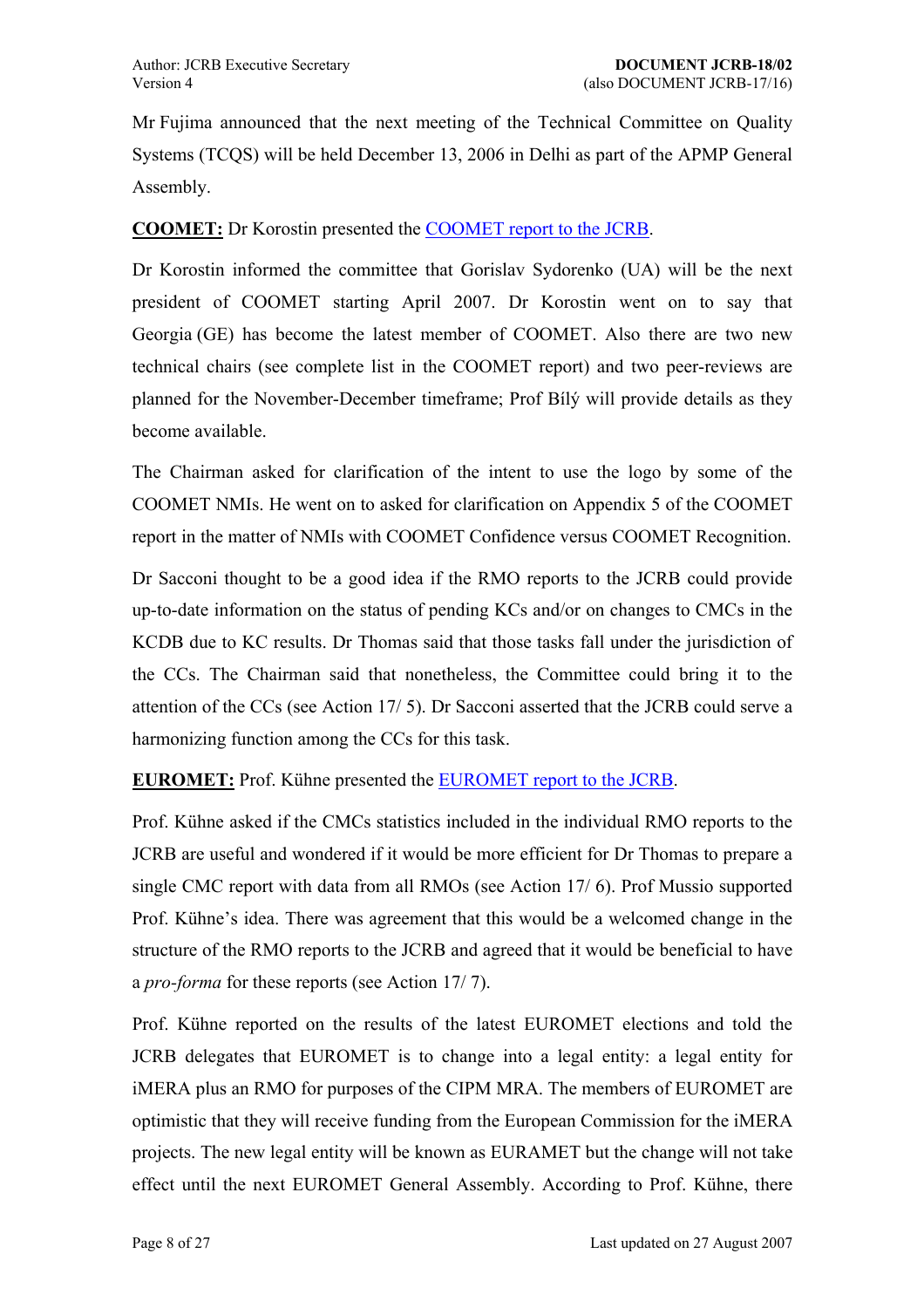<span id="page-8-0"></span>will be two types of members in EURAMET: Members  $-$  with voting rights, and Associates  $-$  with no voting rights. Dr Carpenter asked what will happen with the EURAMET members who are not members of iMERA. Prof. Kühne explained that the internal structure of EURAMET will take care of it.

Prof. Kühne informed the Committee that EUROMET asked for the temporary suspension of the Hellenic Institute of Metrology, EIM (GR) CMCs from the KCDB as a result of the QMS review process. Dr Sacconi proposed a change to the appendix of the EUROMET report to take reflect changes in th[e nam](http://www.eim.org.gr/)es of the Italian NMIs. The next meeting of the EUROMET Technical Committee Quality (TC-Q) will be held that CEM, Madrid (ES) on February 22-23, 2007. EUROMET is to forward invitations to JCRB Members (see Action 17/ 3).

**SADCMET:** Dr Musarurwa presented the SADCMET report to the JCRB.

The main regional [issue continu](#page-5-1)es to be capacity building. Kenya and Egypt are currently preparing CMCs for submission [in the near term; Tanzania is w](https://www1.bipm.org/cc/JCRB/Restricted/17/17.05.4.SADCMET_Report.0.pdf)orking on its CMCs for a later submission. In the matter of the inter-RMO CMC reviews, Dr Musarurwa explained that not all the SADCMET WG Chairs perform the reviews but rather, staff members from CSIR-NML (ZA) perform that function. The BIPM was informed about the names of the new reviewers.

Dr Musarurwa informed the committee that the next SADCMET General Assembly will be held in Madagascar in April 2007. The Chairman reminded both, EUROMET and SADCMET that the CIPM needs to approve EURAMET and AFRIMET (Inter-Africa Metrology System) as RMOs.

Dr Musarurwa closed by reminding the committee that the theme for the next World Metrology Day will be *The Environment*.

**SIM:** Prof. Mussio presented the SIM report to the JCRB.

Prof. Mussio introduced to the Committee the New President of SIM, Prof. Humberto Brandi (BR). Prof. Mussio also [informed the committee](https://www1.bipm.org/cc/JCRB/Restricted/17/17.05.5.SIM_Report.zip) that the next SIM seminar on mechanical CMCs and KCs will held this year, and training on CMCs preparation is schedule to take place in Queretaro at the end of November 2006. Prof. Mussio announced that Kenya (KE) and ASTM are new Associate Members of SIM. No changes were reported in the SIM technical contacts.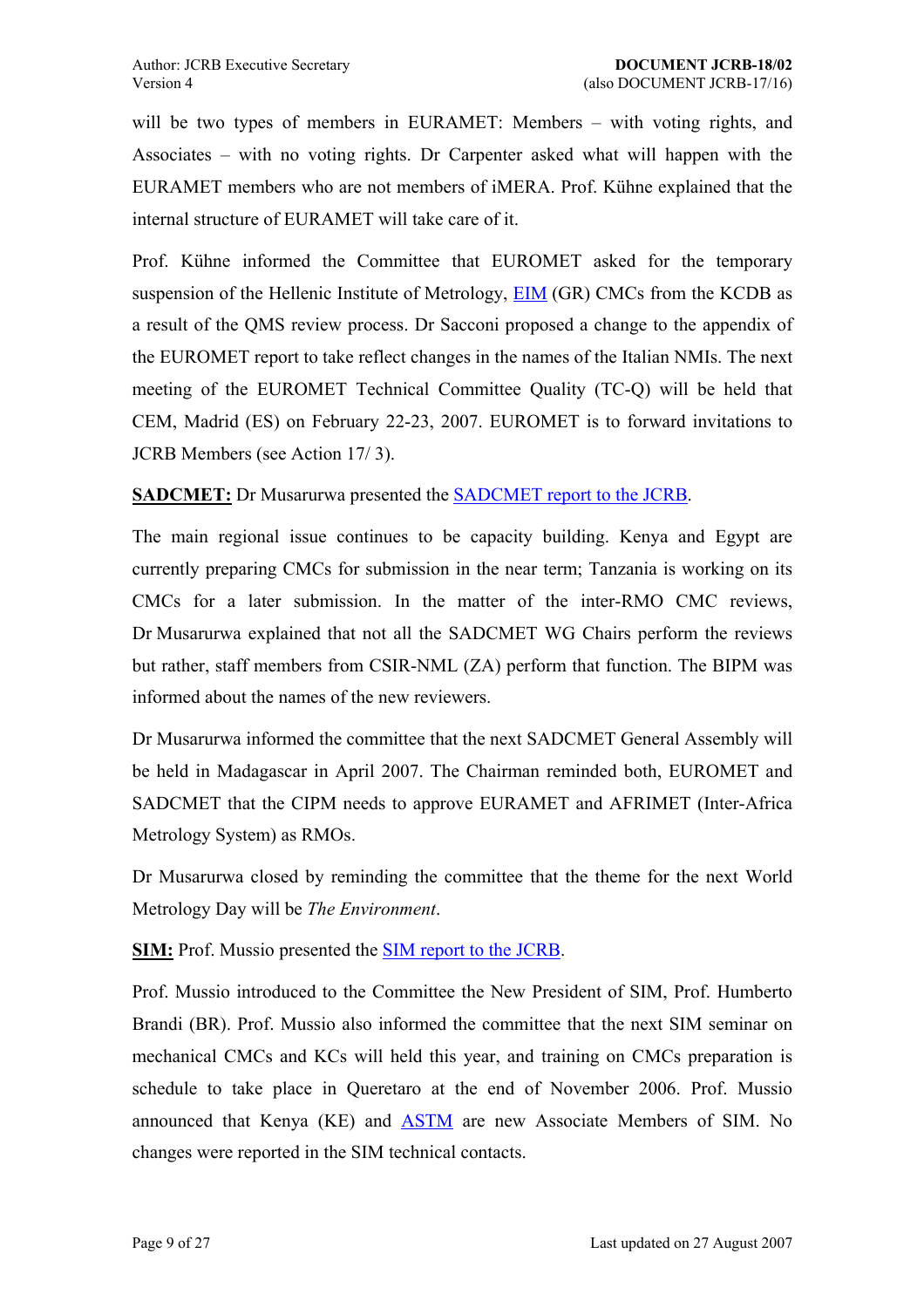<span id="page-9-1"></span><span id="page-9-0"></span>

| <b>Action 17/5</b> | Ask the CIPM Consultative Committees to provide reports to the JCRB with up-<br>to-date information on the status of pending KCs and/or on changes to CMCs in<br>the KCDB due to KC results.<br><i>(Chairman)</i> |
|--------------------|-------------------------------------------------------------------------------------------------------------------------------------------------------------------------------------------------------------------|
| <b>Action 17/6</b> | <b>Future KCDB reports to the JCRB are to include the information on CMC</b><br>statistics (per RMO) thus avoiding the inclusion of this information in the RMO<br>reports to the JCRB.<br>(KCDB Manager)         |
| <b>Action 17/7</b> | Modify existing pro-forma (JCRB-7/22) for RMO reports to the JCRB.<br><i>(Executive Secretary)</i>                                                                                                                |

### <span id="page-9-3"></span><span id="page-9-2"></span>**6. Report on current CMC reviews in the JCRB website**

The Executive Secretary reviewed the current situation with the help of an Excel file (JCRB-17/06). Conspicuous for their tardiness were the following CMC submissions:

- SADCMET.QM.2.2003
- EUROMET.RI.2.2001
- [APMP.QM.4.2004](https://www1.bipm.org/JCRBCMCs/ShowCMCentry.jsp?CMC=SADCMET.QM.2.2003&x=27&y=5)
- [COOMET.QM.6.2005](https://www1.bipm.org/JCRBCMCs/ShowCMCentry.jsp?CMC=EUROMET.RI.2.2001&x=28&y=10)
- [APMP.TF.3.2005](https://www1.bipm.org/JCRBCMCs/ShowCMCentry.jsp?CMC=APMP.QM.4.2004&x=25&y=10)
- [EUROMET.AUV.6.20](https://www1.bipm.org/JCRBCMCs/ShowCMCentry.jsp?CMC=COOMET.QM.6.2005&x=42&y=10)05
- [SIM.RI.6.2005](https://www1.bipm.org/JCRBCMCs/ShowCMCentry.jsp?CMC=APMP.TF.3.2005&x=19&y=11)

The Committee instructed the [Executive Secretary to in](https://www1.bipm.org/JCRBCMCs/ShowCMCentry.jsp?CMC=EUROMET.AUV.6.2005&x=28&y=6)vestigate why these CMC reviews are pending and report ba[ck to the Comm](https://www1.bipm.org/JCRBCMCs/ShowCMCentry.jsp?CMC=SIM.RI.6.2005&x=15&y=7)ittee at its next meeting.

```
Action 17/ 8 Investigate why SADCMET.QM.2.2003, EUROMET.RI.2.2001,
 APMP.QM.4.2004, COOMET.QM.6.2005, APMP.TF.3.2005, 
 EUROMET.AUV.6.2005, and SIM.RI.6.2005 are pending and report back to the 
 Committee at its next meeting. (Executive Secretary)
```
### **7. Reports from the CC WG on CMCs**

The Executive Secretary reported that all significant issues that resulted from meetings of the CC WG on CMCs had been singled out for discussion in Agenda item 8. The Executive Secretary also reported that he intended to step down as Chair of the SIM MWG-Flow at the end of 2007. He expected that his replacement would be s[el](#page-10-1)ected during an informal meeting of the working group to take place in Queretaro (MX) on October 25, 2007.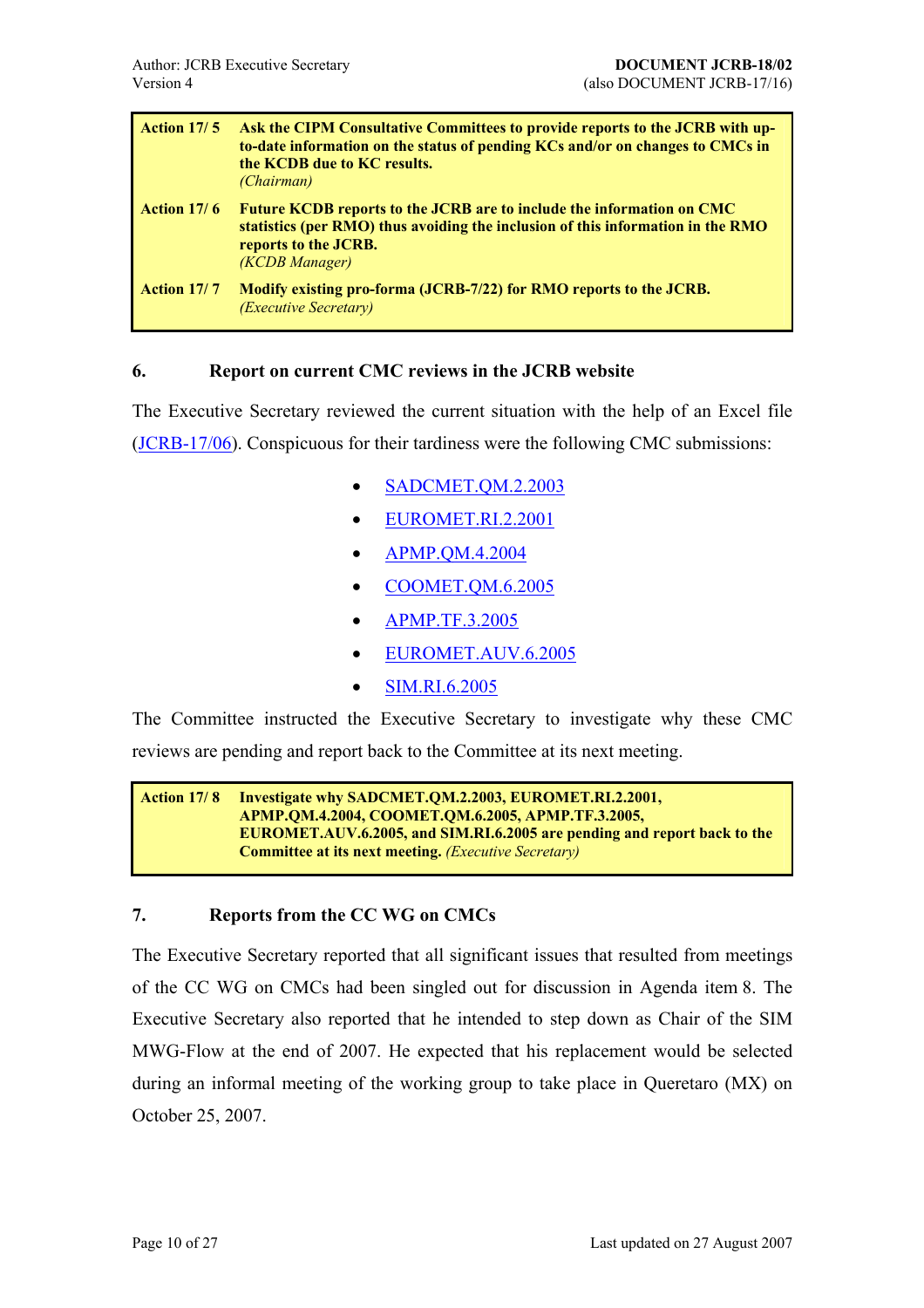### <span id="page-10-0"></span>**8. Matters arising from work from the CC WG on CMCs and or RMO QS reviews**

### **(8.1) Traceability of the kg**

<span id="page-10-1"></span>The Executive Secretary explained that there are at least 23 NMIs who claim traceability to themselves for all their mass CMCs without making reference to the International Prototype. With the aid of JCRB-17/08.1, the Executive Secretary provided the Committee with a review of the chronology of events associated with this [issue: starting with the i](https://www1.bipm.org/en/si/si_brochure/appendix2/mass.html)nitial observation by [the staff](https://www1.bipm.org/cc/JCRB/Restricted/17/17.08.1.Mass_Traceability.0.pdf) of LATU (UY) and ending with a commitment from the CCM WGCMC to change the current situation. The Executive Secretary explained that the CCM WGCMC, under the leadership of Dr Chris Sutton, had taken the matter u[nder advisement a](https://www1.bipm.org/wg/CCM/CCM-WGCMC/Restricted/welcome.jsp)nd was working on fixing the problem.

Dr Kaarls said that at least one mass CMC of each NMI should be [traceable to the](mailto:c.sutton@irl.cri.nz) International Prototype. The Executive Secretary explained that the problem is that the NMIs do not want to claim traceability to the BIPM. Dr Sacconi asked if this was a particular difficulty only experienced by the CCM. The Executive Secretary said that the CCM is currently considering that question: is traceability to the International Prototype a unique case? Dr Bennett said that he was not sure where the difficulty resides; traceability should be to the International Prototype. Dr Steele made an analogy to thermometry and he asserted that in the case of mass metrology, there needs to be traceability to the International Prototype. Dr Sacconi said that one of the unique elements of mass standards is that the traceability to the International Prototype can only be established every 50 years or so. The Chairman agreed that mass metrology is a special case as there are no regular calibrations of the national prototypes.

The Executive Secretary brought to the attention of the Committee the content of the email by Dr Ruben Lazos (page 4 of JCRB-17/08.1) in regards to the wording use in JCRB-14/06(2a). Dr Steele said that he saw the source of confusion and perhaps different wording might clarify. Prof. Kühne agreed and concluded that the wording in [JCRB-14/06\(2a\)](https://www1.bipm.org/utils/common/documents/jcrb/AppC_criteria.pdf) could be better. The Chairman saw the source of confusion but declared that in his opinion, the Committee should avoid changing the document. Prof. Kühne said that he believes that metrologist will understand the language in the document as it currently stands. He went on to say that the Committee should avoid reviewing documents at every meeting as it slows progress. Dr Steele said that in this particular case, the comments of Dr Lazos were germane as they addressed a language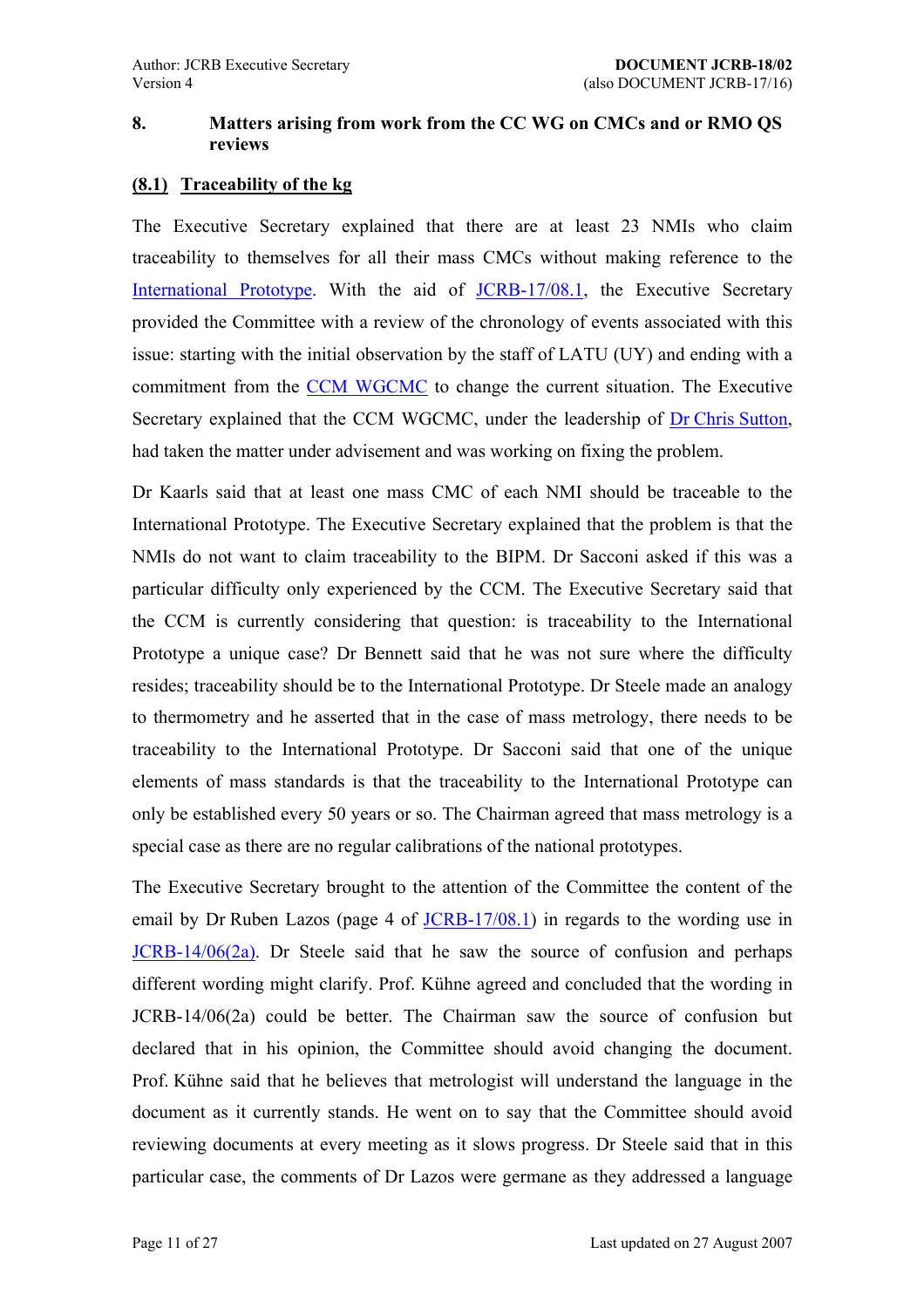<span id="page-11-0"></span>clarification and not a change in policy. The Chairman concluded by saying that spite the slight language confusion, the Committee is happy with JCRB-14/06(2a) in its current form.

### **(8.2) Terms of Reference of CC WG on CMCs {JCRB-11/6(2)}**

The Executive Secretary presented a request for clarification of the *Terms of Reference of CC WG on CMCs* {JCRB-11/6(2)} made by the CCEM WGRMO (see JCRB-17/07.CCEM\_WGRMO). In question was the meaning of the following statement in JCRB-11/6(2):

*[f\) To coordinate the rev](https://www1.bipm.org/cc/JCRB/Restricted/17/17.07.CCEM_WGRMO.1.pdf)iew of existing CMCs in the context of new results of key and supplementary comparisons.* 

Such clarification is of special interest as the CCEM WGRMO has developed a document entitled *Impact of Comparisons on CMCs* (see JCRB-17/08.2) that outlines the process by which the CCEM WGRMO would review published CMCs in the context of new comparison results. The JCRB was asked [for clarification](https://www1.bipm.org/cc/JCRB/Restricted/17/17.08.2.CCEM_WGRMO_06_03.pdf) because it is ambiguous what the role of the CC WG on CMCs should be in light of the following statement, which appears in the document *Monitoring the Impact of Key and Supplementary Comparison Results on CMC Claims* {JCRB-11/7(a)}:

*The chain of responsibility to ensure that CMC claims made by an NMI are consistent with the results obtained in key and [supplementary](https://www1.bipm.org/cc/JCRB/Restricted/11/7(a)_rev.pdf) comparisons is identified as:* 

*4. If, based on the results of a key or supplementary comparison, an RMO/NMI has concerns about the CMC claims of a particular NMI within another RMO, it should contact the NMI directly to seek resolution. If this is not successfully concluded, then the matter should be directed to the relevant RMO of the NMI making the CMC claims. In the event that further intervention is required, the JCRB Chairman should then be requested to help resolve the issue.* 

The JRCB agreed to consider the matter and provide more clear guidance to the CC WG on CMCs on this issue.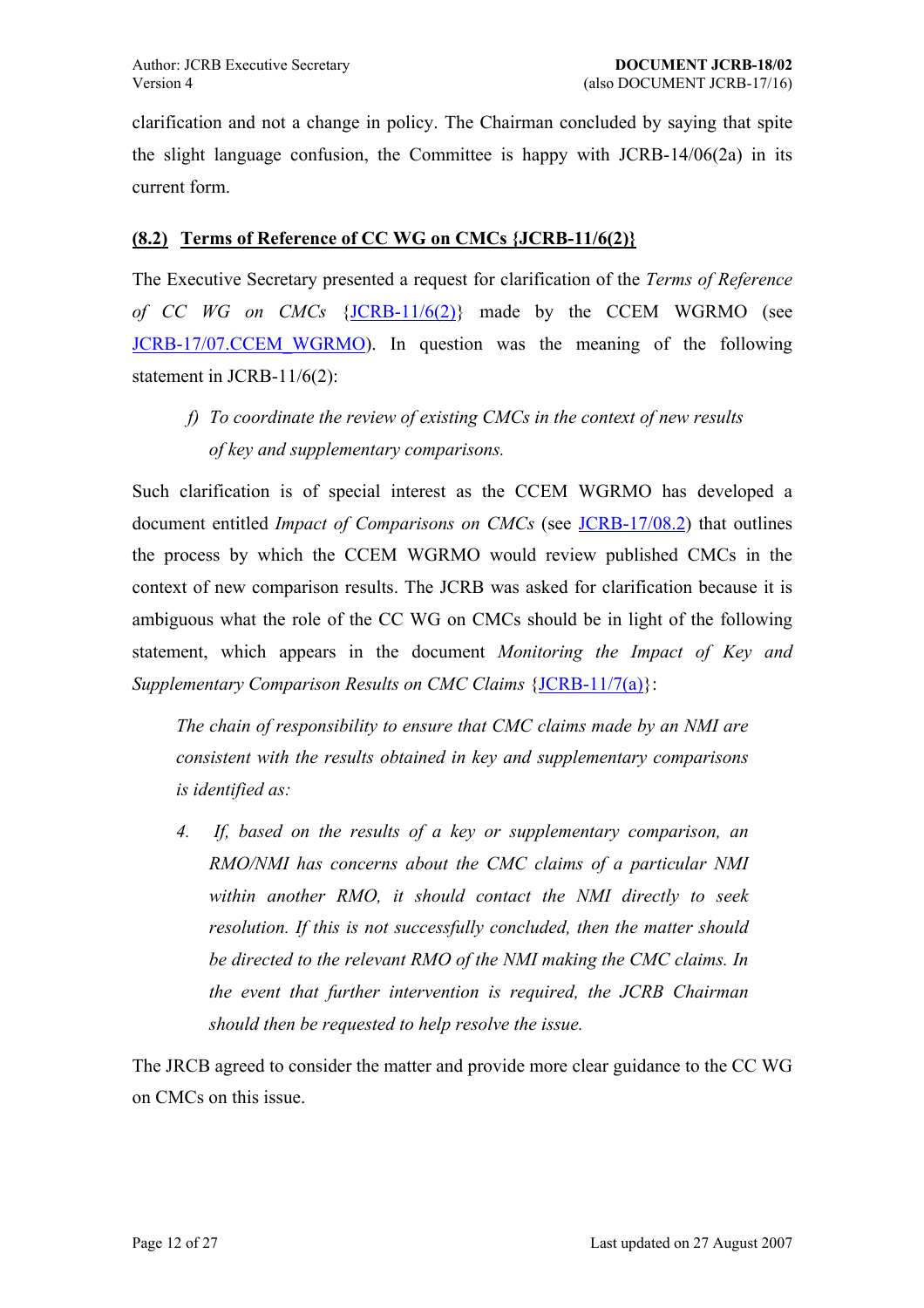<span id="page-12-0"></span>**Action 17/ 9 Develop more clear guidelines and include them in the minutes.** *(Executive Secretary, Michael Kühne and Alan Steele)* 

### **(8.3) Changes on the CMCs of Malaysia**

Prof. Mussio presented this topic. The issue was that NML-SIRIM mass and pressure laboratories were peer reviewed by Dr Chris Sutton (NZ) on 14-17 March, 2005 during the re-assessment of their accreditation to ISO/IEC 1[7025 by the](http://www.sirim.my/) Malaysian national accreditation body, the Department of Standards Malaysia (DSM). The existing CMC were accepted with some minor change to their uncertainties. In response, APMP asked for a reduction in the sc[ope of three CMCs in mass \(details containe](http://www.dsm.gov.my/)d in JCRB-17/08.3).

Prof. Mussio argued that the significance of this change in scope of these CMCs is that they were approved by technical committees (*i.e.,* intra- and inter-R[MO reviews\), i](https://www1.bipm.org/cc/JCRB/Restricted/17/17.08.3.Malaysia.0.doc)n spite of the fact that the laboratory in question did not meet the conditions to attain the claim uncertainties. Prof. Mussio went on to say that a similar event occurred when a SIM QMS peer review found the equipment available incapable of delivering the level of uncertainty claimed in the published CMCs. In that case, the finding was also in a mass CMC and the values claimed felt between those covered by the results of available KCs.

Prof. Mussio argued that perhaps these are indications that there is a need for more KC coverage in Mass, or at least we need to have this conversation in the Mass WGs.

**Action 17/ 10 In light of the examples provided, ask the CCM if key comparison results available offer appropriate support to the mass CMCs listed in the KCDB.** *(Executive Secretary via the Executive Secretary of the CCM)*

### **(8.4) Industrial thermometry protocol**

Prof. Kühne introduced this topic. The issue in question is: does a CC WG on CMC have the authority to tell the RMOs how to vote on CMCs reviews? The CCT WG8 created a protocol for the review of industrial thermometer CMCs which was in conflict with a previous recommendation on what items should be considered in an uncertainty budget for an industrial thermometer and this led to a conflict over how to draft these CMCs for the KCDB. The issue was solved by the CCT WG8, via a vote in which four questions were balloted. According to Prof. Kühne, the important thing is that as a result of the vote, there will be uniformity in the presentation of CMCs in the KCDB.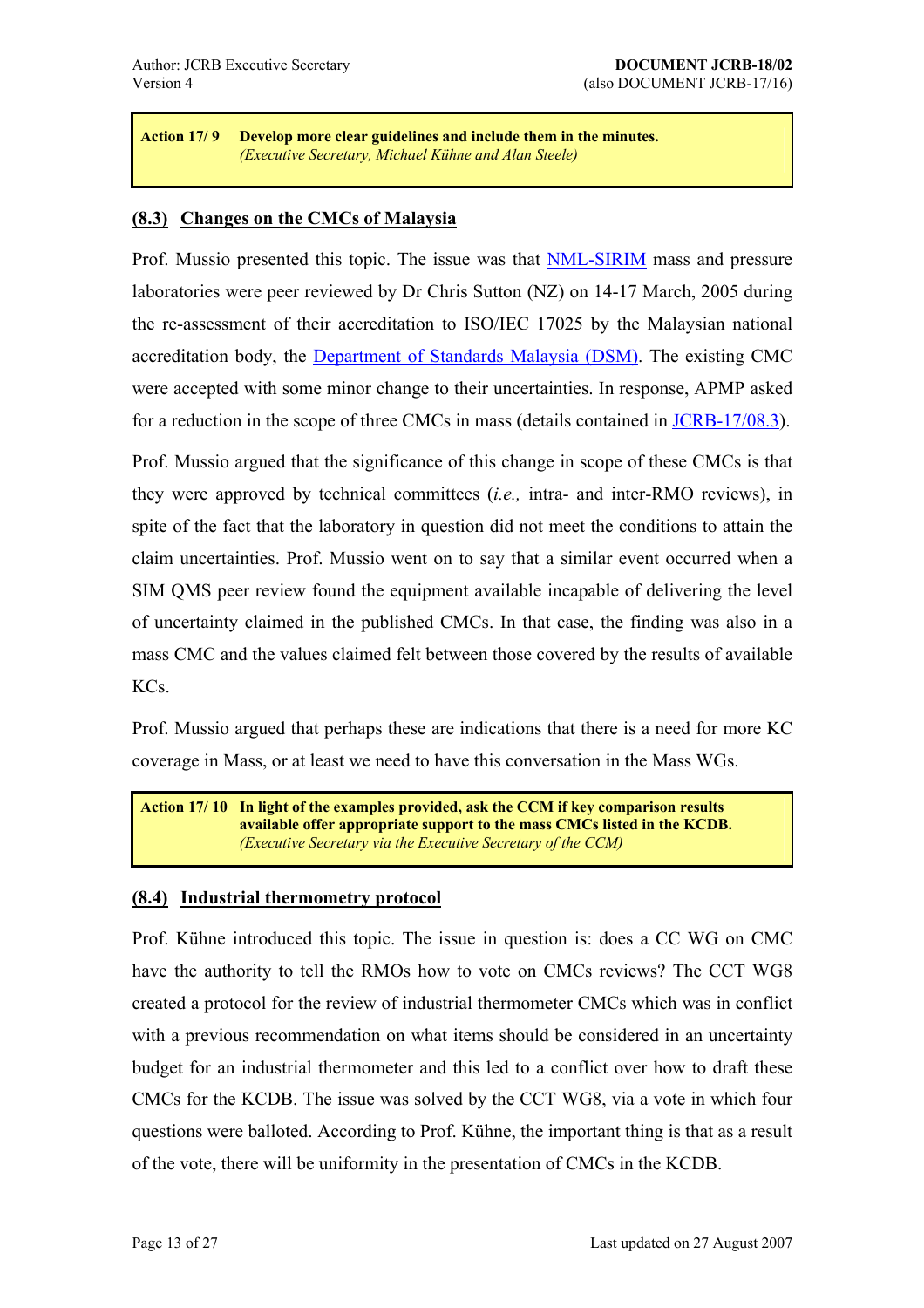<span id="page-13-0"></span>Dr Kühne asserted that the recommendations of the CC WG on CMCs should be accepted by all RMOs; otherwise they need to go to the CCs as the final authority in technical questions.

Dr Steele, who also monitored the issue, commented that there were four votes and none of the RMOs came on top in all the votes. He went on to say that there is a meeting of the CCT WG8 scheduled for October 2007 at NIST where adjustments to all the CMCs will be made per the newly voted recommendations. Dr Steele said that it was worth noting that the issue in the case of industrial thermometers was one of CMC reporting convention and not a technical matter.

Dr Kaarls said that he would like to see a summary of the uncertainties that resulted as a consequence of the voted recommendations and he would like to ask the Chair of the CCT WG8 for it. Dr Steele said that the presence of explanatory notes on the uncertainty statements, in the comments section of the CMC tables, will go a long way to solve this type of problems. Prof. Kühne explained that some of the problems came from the BMC vs. CMC controversy because some NMIs were accredited and they needed to make use of the BMC definition as per ILAC rules. The common definition shall help prevent such problems in the future.

#### **Action 17/ 11 Request from the Chair of the CCT WG8 a summary of the uncertainties in industrial thermometry CMCs that resulted as a consequence of the CCT WG8 voted recommendations.** *(Executive Secretary)*

# **(8.5) Traceability of industrial instrumentation with capabilities better than those of the local NMI**

Prof. Mussio presented this item. Prof. Mussio explained that in some countries, commercial laboratories with ILAC accreditation have measurement capabilities with lower uncertainties than some of the regional NMIs because they are traceable to NMI in other countries that have lower uncertainties. Prof. Mussio introduced a proposal (JCRB-17/08.5), by Harold Sánchez (CR), for a change in the *Criteria for acceptance of data for Appendix C* {JCRB-14/06(2a)} that would allowed NMIs to obtained t[raceability for](https://www1.bipm.org/cc/JCRB/Restricted/17/17.08.5.Modification_to_Flex_Criteria_for_CMCs_in_Appendix_C.doc) their equipment from ILAC accredited commercial laboratories who have traceability to NMIs [with CMCs in th](https://www1.bipm.org/utils/common/documents/jcrb/AppC_criteria.pdf)e KCDB.

The Chairman said that the proposed change would represent a major departure from CIPM MRA philosophy. Mr Jones said that the main problem he saw with the proposal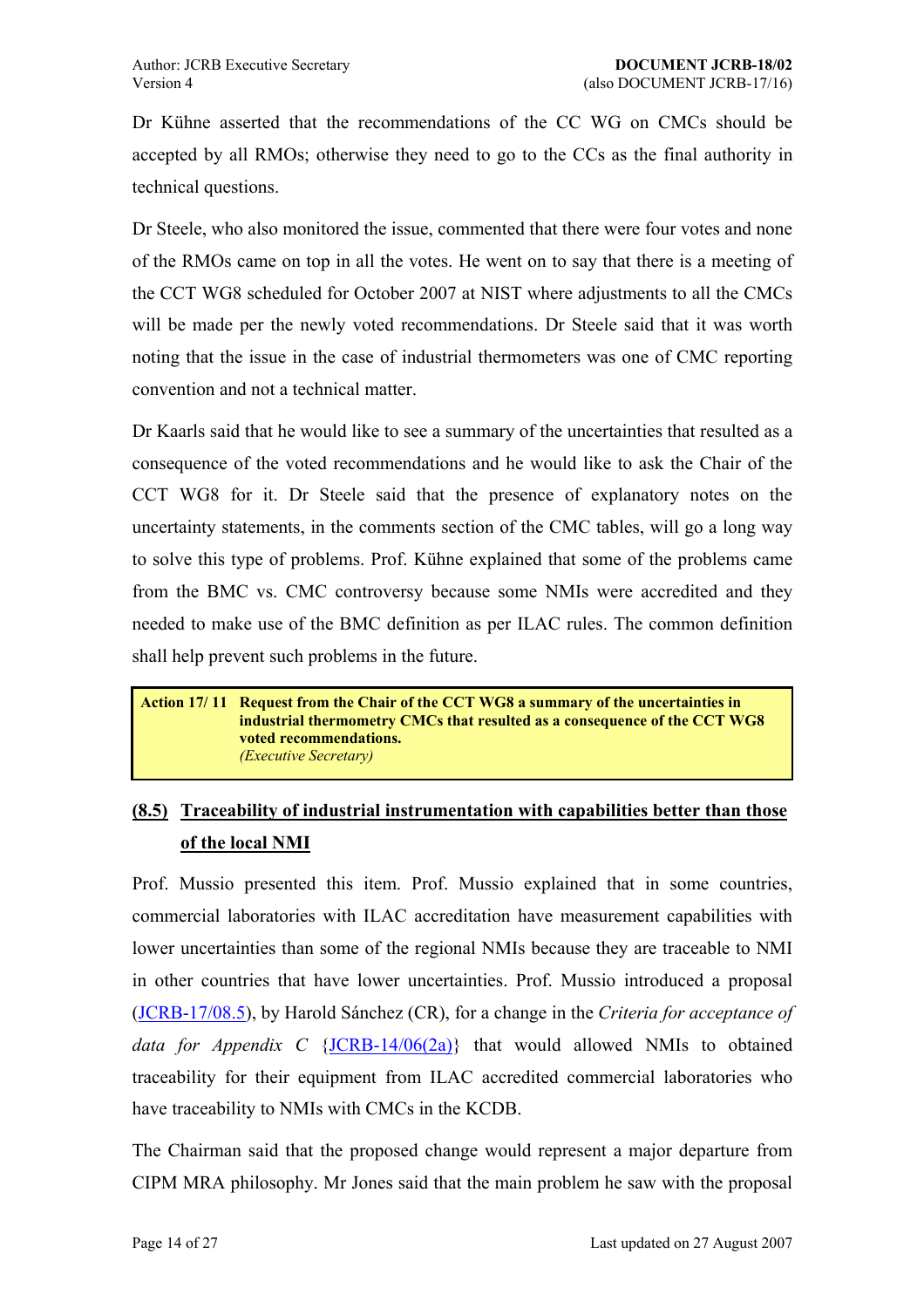<span id="page-14-0"></span>is that the information on the measurement capabilities of the accredited laboratories is not available to the JCRB. Prof. Kühne said that the proposal is not acceptable as it blurs the distinction between CIPM MRA participants and ILAC accredited laboratories. Dr Kaarls was not in full agreement with the statement of Prof. Kühne as there are some NMIs who have traceability from a company with an accredited laboratory – measurements of hardness are one such case. Dr Steele asked – cost issues aside – why are those accredited laboratories not designated? Mr Peet said that this is one of the issues that ILAC and the Metre Convention need to sort out, but the Chairman agreed that designation would take care of situations like those seen in the field of hardness metrology. Dr Kaarls explained that there are better primary methods in hardness metrology than those used by the company with the accredited laboratory but the NMIs do not realize them. Dr. Steele said that designation in this case would be an issue of transparency as NMIs are traceable to it. Dr. Bennett said that transparency would result if the accredited laboratory provided all its documentation.

A task group was charted with looking into this issue and deliver recommendations to the full committee by the next meeting. The task group is to be composed of Prof. Kühne, Mr Jones, plus volunteers from ILAC, COOMET and SADCMET; it is to be led by Dr Steele.

**Action 17/ 12 A task group was charted with looking into this issue and deliver a recommendation to the full committee in their next meeting.** *(Prof. K¸hne, Mr Jones, plus volunteers from ILAC, COOMET and SADCMET; lead by Dr Steele)*

### **(8.6) Temporarily suspension of Greek CMCs from the KCDB**

Prof. Kühne presented this issue. An internal EUROMET review showed that there was no record of a QMS in support of the CMCs from the Hellenic Institute of Metrology (EIM) in the area of flow. Further, the review unearthed that the EIM acoustic laboratory is currently not staffed (staff is in transition). Thus EUROMET [recom](http://www.eim.org.gr/)mended the temporary removal of the CMCs in question from the KCDB until such time when they were fully supported by a QMS and EIM staff is delivering the services claimed. Prof. Kühne went on to say that EUROMET plans to conduct on-sight visits to assess changes in the situation. As of last reports, the EIM flow CMCs appears to be supported by a QMS and EUROMET expects their reinstatement in the near future; the acoustic CMCs might require longer time to be reinstated.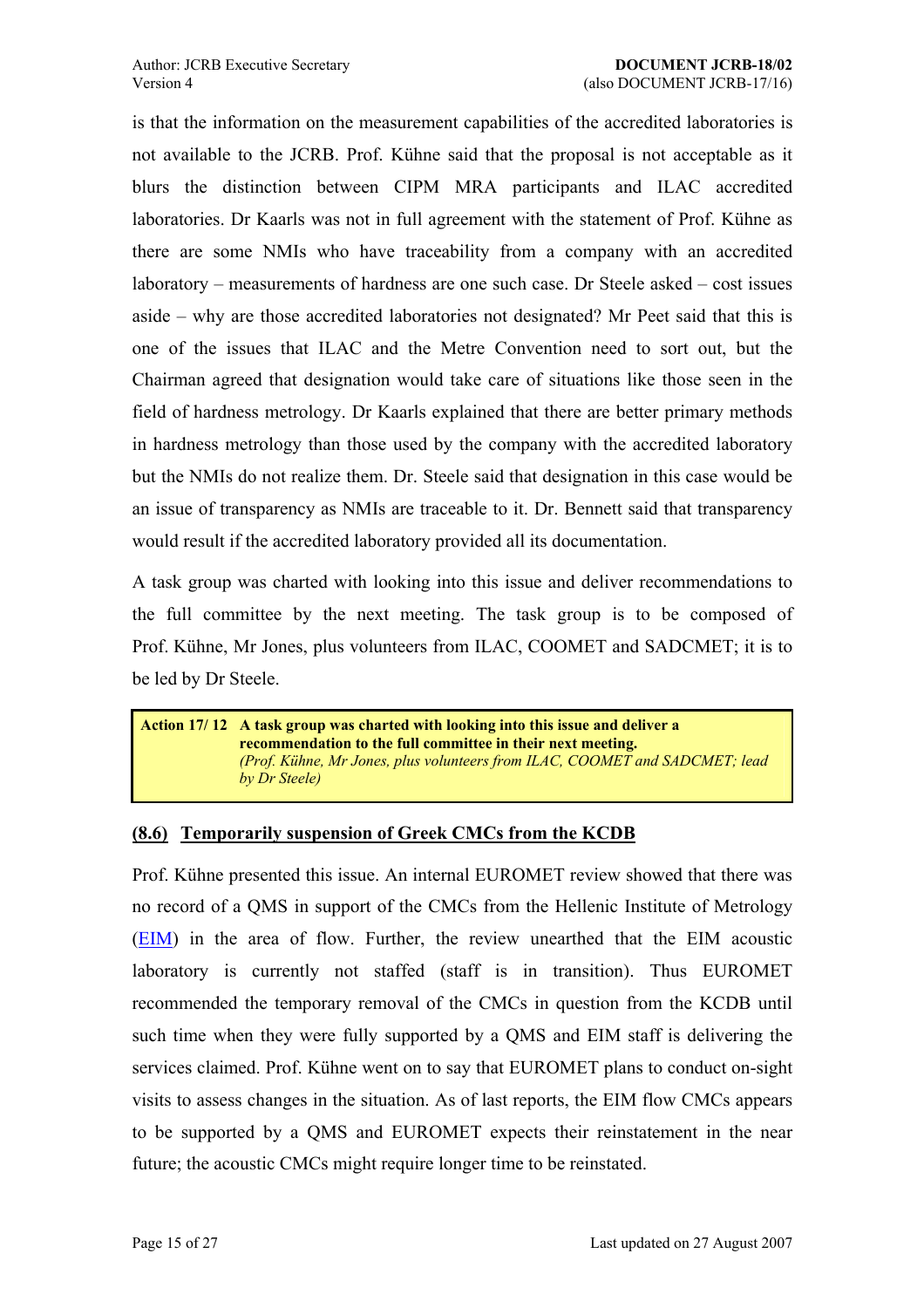#### <span id="page-15-0"></span>**Action 17/ 13 The KCDB Office is to be advised of any changes in the situation in EIM which might lead to the reinstatement of their CMCs.** *(EUROMET)*

### **9. Report on the QMS review meeting of the IAEA**

Dr Kaarls reported on the outcome of the IAEA quality management system (QMS) review meeting (JCRB-17/09), which took place on Oc[tober 5](http://www.iaea.org/), 2006 at the BIPM.

The Chairman said that the review process outlined in document CIPM 2006-03 had worked well fo[r the review](https://www1.bipm.org/cc/JCRB/Restricted/17/17.09.IAEA_QS_review_meeting_report.0.pdf) of the IAEA and he expected that other international organizations, who are close to signing the CIPM MRA, will al[so benefit from](https://www1.bipm.org/cc/JCRB/Restricted/17/17.14.1.CIPM2006_03_IGO_QS_Review.pdf) the process. Dr Anderson said that he would like for International Governmental Organizations (IGOs) to have their QMS reviewed by the  $RMOs - using$  their established processes  $-$  or follow an alternative process were the IGO pays for the costs associated with the review as is expensive to bring quality experts to this type of meetings. The Chairman said that ideally presenting to one of the RMOs would be the preferred way to review the QMS of the IGOs, but unfortunately in the case of the IAEA, this was not possible as presenting to only one RMO was deemed by their lawyers to violate their international charter. Prof. Kühne expressed his dissatisfaction with the finding of the IAEA lawyers and said that it was unfair for the RMOs to shoulder the costs that resulted. In his opinion, the IGO should then pay for the cost of the review meeting. The Chairman insisted that the process outlined in CIPM 2006-03 came as a result of having to maneuver around legal constraints not previously anticipated. Prof. Kühne said that the IGOs should live with the process already set forth by the CIPM MRA, or pay the costs for special treatment.

Dr Inglis asked if a technical review was performed as part of the QMS review of the IAEA. The Chairman answered that a technical review had been conducted and he had recommended that the bios of the technical reviewers be provided to the review panel. Dr Steele said that the review of the QMS of the IAEA was satisfactory, but his concerns were that they wanted to join the CIPM MRA on terms different from those used by other signatories and that they should pay for the additional costs. Dr Steele has further objections to the way in which the document CIPM 2006-03 was created. He thought that by going directly to the CIPM, thus avoiding input from the JCRB, the process had been less than transparent. Dr Carpenter said that it was essential that a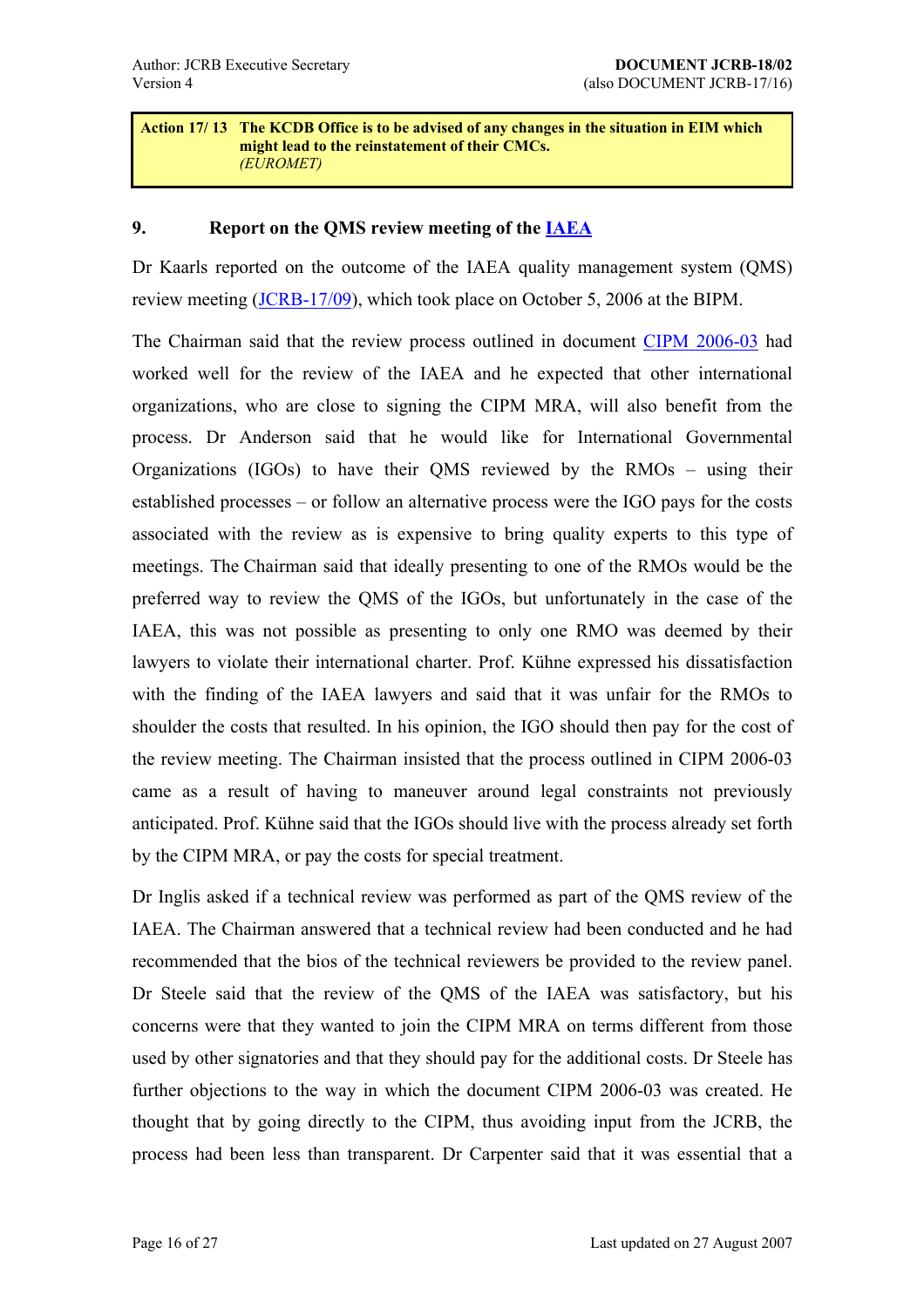precedent was not set with this review of the IAEA; the RMOs cannot be asked to shoulder the cost of these meetings. The Chairman said that it was the legal constraints imposed by the international charter of the IAEA that led to the creation of CIPM 2006-03.

Dr Bennett asked for clarification on who had approved the QMS of the IAEA: the JCRB or the review panel created under CIPM 2006-03. Dr Kaarls said that it had been the representatives of the RMOs who attended the review meeting. Dr Carpenter said that he was not clear in that point. As further explanation, Dr Kaarls said that RMOs are not organs of the Metre Convention nor are they legal entities. Dr Carpenter insisted that the RMOs are organs of the Metre Convention. The Chairman said that the Metre Convention does not mention in its text the existence of RMOs. Dr Bennett agreed that that was the case and reminded the Committee that the RMOs were organs of the CIPM MRA and not of the Metre Convention.

Mr Jones said that APMP could not support the QMS review process outlined in CIPM 2006-03 without a peer-review. Dr Sacconi said that in EUROMET, if there were findings of none compliance, then the review committee would only give conditional approval to the QMS. Dr Sacconi asked who will make sure that the IAEA follows through with resolving all none compliances found by the review panel.

Dr Steele said that the Committee needed a letter assuring that this review of the IAEA did not set a precedent. The Chairman explained the importance of the IAEA to the world of metrology and why accommodating their needs was also in the interest of the other signatories of the CIPM MRA. Dr Steele questioned if their importance to world metrology merit the special rules they were afforded. The Chairman insisted that the review process created by CIPM 2006-03 had in no way deviated from that afforded to other NMIs through their RMOs; CIPM 2006-03 follows well established CIPM MRA policy and applied it to the case of laboratories not affiliated with an RMO.

Prof. Kühne said that currently there are only two organizations participating in the CIPM MRA that fall in this category: the BIPM and IAEA. He then asked if it followed that NMIs who do not belong to an RMO can make use of the review process set forth by CIPM 2006-03. Mr Peet said that that would be an alternative for organizations like the World Anti-Doping Agency (WADA). The Chairman assured the Committee and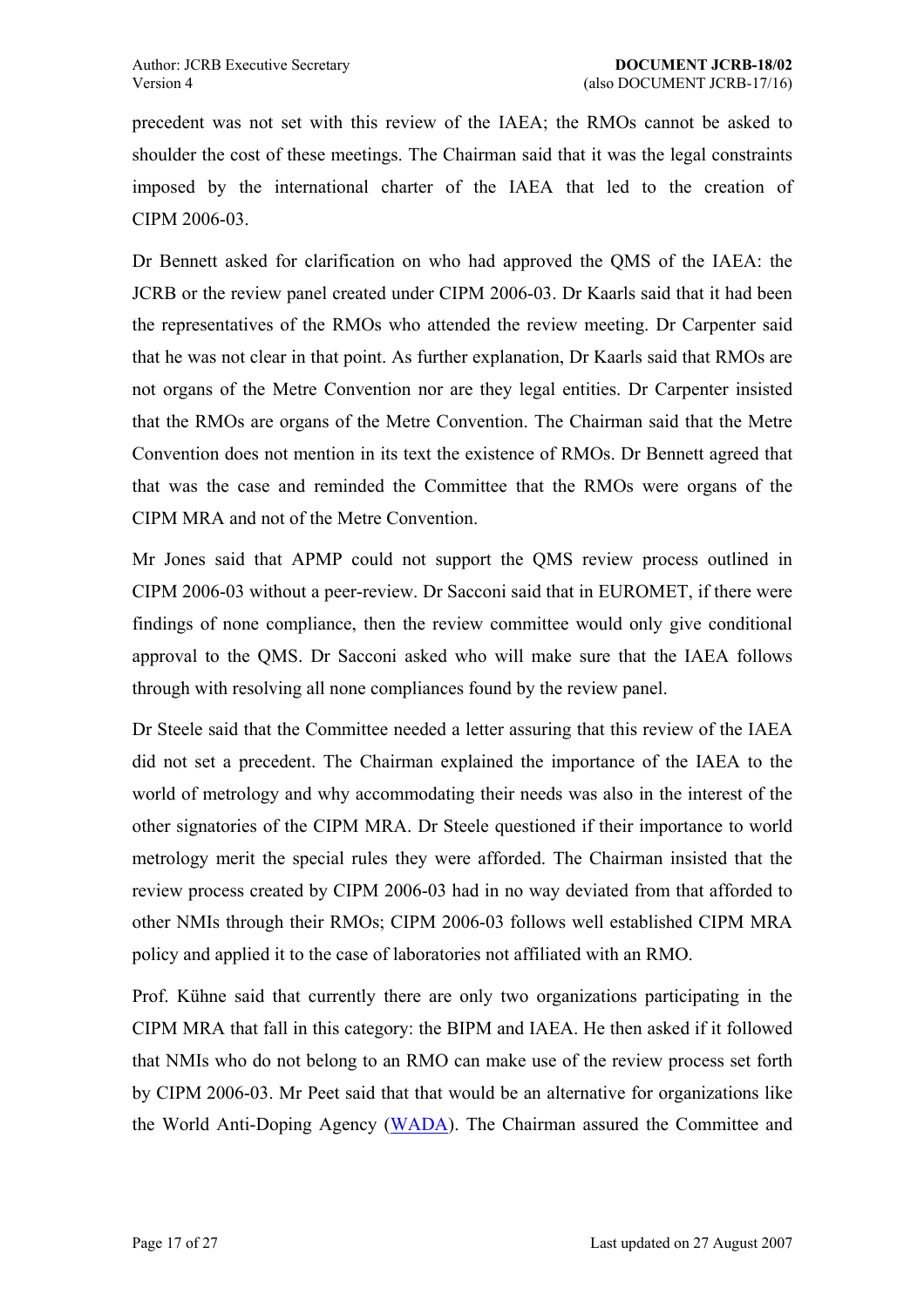<span id="page-17-0"></span>Mr Peet that the process established by CIPM 2006-03 is not a backdoor route to accreditation.

The Chairman said that in view of the opinions expressed, it is clear that we need to review CIPM 2006-03.

Per the terms in JCRB-10/8(1c), the JCRB was informed of the acceptance the QMS of the IAEA by a review panel convened under the authority of CIPM 2006-03 on October 5, 2006 and of [which, Dr Kaarls](https://www.bipm.org/utils/common/documents/jcrb/quality_systems.pdf) was chairman.

| Action 17/14 The bios of technical reviewers participating in QMS reviews operating under the<br>umbrella of the process outlined in CIPM 2006-03 are to be provided to the<br>review panel.<br>(IGOs seeking approval of their OMS for purposes of participation in the CIPM MRA) |
|------------------------------------------------------------------------------------------------------------------------------------------------------------------------------------------------------------------------------------------------------------------------------------|
| Action 17/15 Review CIPM 2006-03 in light of the comments made by the Committee.<br>(Chairman)                                                                                                                                                                                     |

### **10. Report on the implementation of Quality Management Systems in the area of Chemical Metrology**

The Executive Secretary reviewed the status of the current situation using a **PowerPoint** presentation. Dr Erard indicated that EUROMET would make a full report on all their CMCs within two weeks. SADCMET said they would consult with their col[leagues and](https://www1.bipm.org/cc/JCRB/Restricted/17/17.10.QM_QS_Report.ppt)  [see why Sou](https://www1.bipm.org/cc/JCRB/Restricted/17/17.10.QM_QS_Report.ppt)th Africa had not responded yet. Brazil and Canada said that they would respond shortly.

**Action 17/ 16 RMOs to submit missing QMS acceptance reports in the area of Chemical Metrology to the JCRB.**  *(EUROMET, SADCMET, and SIM)*

### **11. Progress towards the harmonization of the terms BMC and CMC**

Aided by a **Power Point presentation**, Dr Bennett introduced the subject.

The Chairman followed by discussing document 17/11.2 and said that some of the good suggestion[s made during the meeting](https://www1.bipm.org/cc/JCRB/Restricted/17/17.11.1b.CMC&BMC.ppt) in Nashville will be given to the group tasked with modifying the definition. Ms Peet said that the R[MO-RA](https://www1.bipm.org/cc/JCRB/Restricted/17/17.11.2.BMC_CMC_decisions_20060808_rev1.0.doc)B redefinition group had made tremendous progress towards avoiding having two terms; the redefinition group would like to see the process completed as soon as possible. The Chairman asked the Committee for a general endorsement of the process currently underway.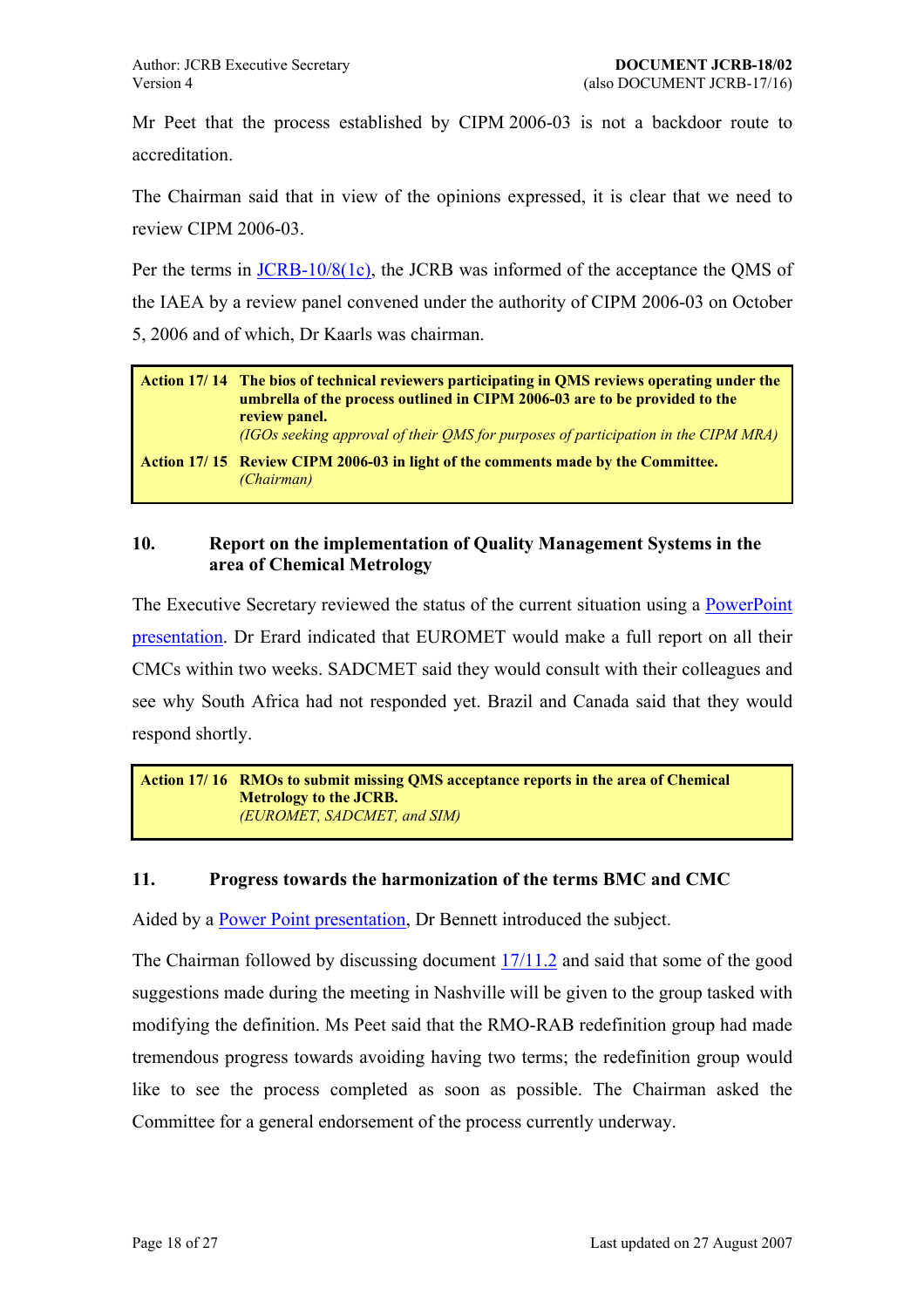Mr Jones said that APMP was very please with the process for it had tried to arrive to consensus prior to starting crafting words. Prof. Kühne said that EUROMET supported the work as well and in his opinion, the next step was to try to craft a new definition using the lest ambiguous and simplest wording possible. Prof Mussio said that SIM supported the process as well. Mr Streak said that SADCMET supports the work of the redefinition group as well, and Prof. Bílý endorsed the work of the redefinition group on behalf of COOMET.

Mr Jones reminded the Committee that APMP had no problem with the current CMC definition (see JCRB-8/18) and they made extensive use of it while crafting their CMCs. APMP remains concerned that changes in the redefinition of the term CMCs due to this harmonization [process, mi](https://www1.bipm.org/utils/common/documents/jcrb/definitions.pdf)ght lead to changes in the CMCs in the KCDB. The Chairman stated that the definition group is aware of this potential problem and they will try to be as clear as possible and avoid such problems with the aid of the supporting statements in the new definition. Dr Steele said that the discussion in Nashville included all aspects needed by both communities. Dr Inglis reminded those members of the redefinition group on attendance that the definition is for the users of the CIPM MRA, thus it is important to keep them in mind while crafting the new definition.

Dr Inglis asked what are the next steps in the redefinition process were. The Chairman said that he is to report to ILAC on the progress made in Nashville and on the endorsement of the process by the RMOs during the next ILAC General Assembly to be held in Mexico in November 2007. The process will continue via email for the actual crafting of the new definition, and a follow-up meeting will be in the March 2007 at the BIPM. Prof. Kühne said that he expects the redefinition group to be finished in time for the March 2007 meeting. Dr Steele asked if it would be a good idea to keep the Chairs of the CC WGs informed on the process. Prof. Kühne was of the opinion that it was not wise to inform them at this stage because it might open the pool of potential opinions, which would significantly slow the redefinition process. The Chairman said that the Chairs of the CC WGs will be informed if further ideas are needed. Dr Steele said that it is important to keep the Chairs of the CC WGs aware of what is happening.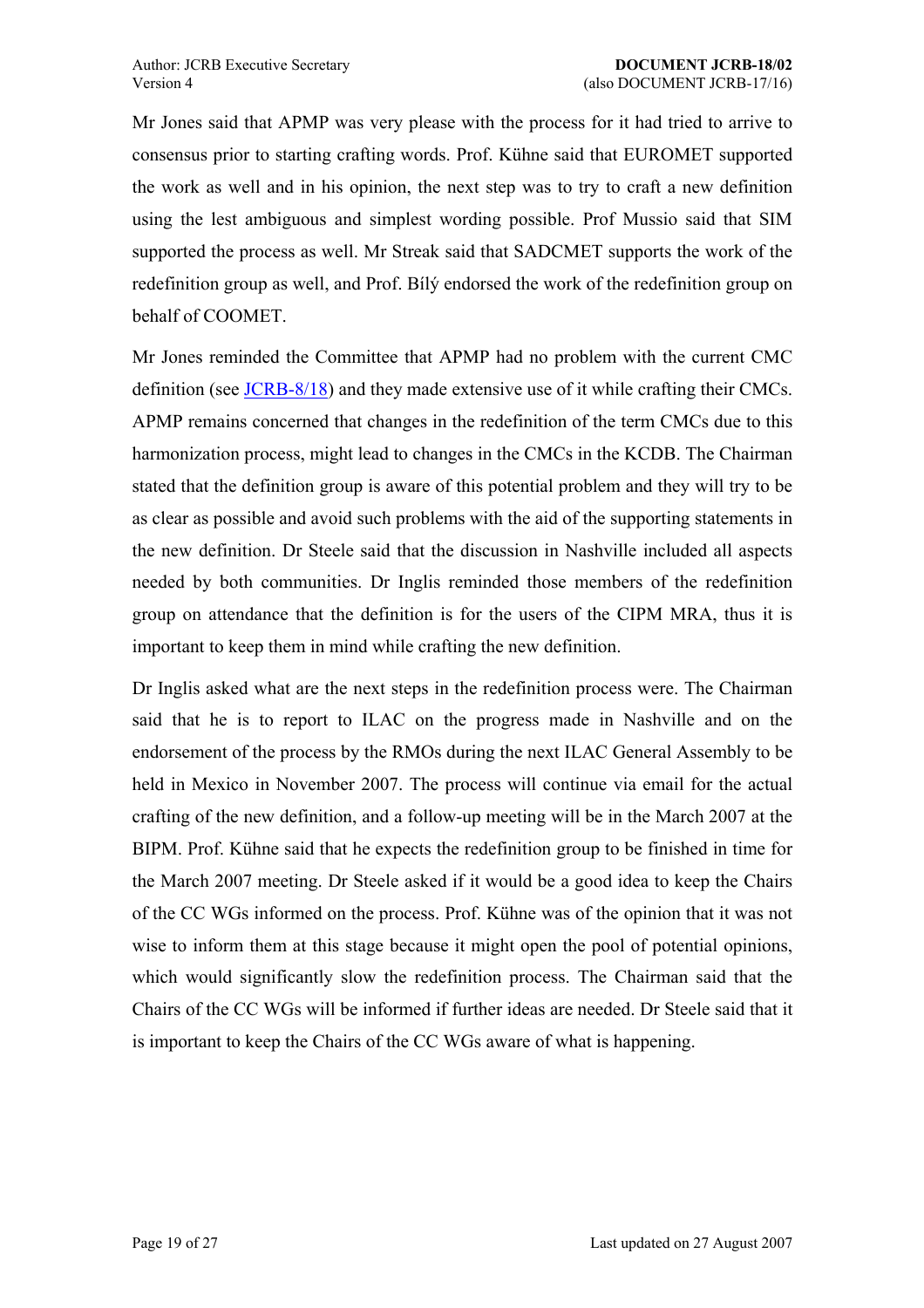<span id="page-19-0"></span>

| <b>Action 17/17 Report to ILAC on the progress made in Nashville by the BMC-CMC redefinition</b><br>group and on the endorsement of the redefinition process by the RMOs.<br><i>(Chairman)</i> |
|------------------------------------------------------------------------------------------------------------------------------------------------------------------------------------------------|
| <b>Action 17/18 Continue the definition crafting process via email and conduct a follow-up</b><br>meeting in the March 2007 at the BIPM.<br><i>(BMC-CMC redefinition group)</i>                |

### **12. Discussion on how to assist NMIs that lack support of an RMO**

Prof. Kühne explained the issue. According to him, NMIs that wish to participate in the CIPM MRA and are not affiliated with an existing RMO have two alternatives: (a) they can become associate members of existing RMOs or, (b) they can search for other NMIs in the region to form a new RMO. Prof. Kühne is of the opinion that  $(b)$  is best for these NMIs as it allows their issues to receive more attention. Prof. Kühne asked the Committee for a statement endorsing the formation of new RMOs, when appropriate, and asking the current RMOs to support their development.

Dr Inglis said that the practical demands of the formation of an RMO are often too great and such initiative is, therefore, rarely undertaken. Dr Carpenter endorsed the position expressed by Prof. Kühne because in his opinion each region can benefit from an RMO which reflects local culture and economic trends. Dr Carpenter when on to say that is beneficial for RMOs to have a diverse membership because with such, they are able to better support members at different stages of development. The Chairman agreed with Dr Carpenter's comments and said that the current situation in Africa is a good example of the development of such local structures capable of supporting the needs of countries at diverse levels of development.

Prof. El-Sayed supported the concept of establishing new  $RMOs - tailored$  to regional needs but  $-$  he said that there are other factors (e.g., political) that need to be considered before such organization can be viable. He said that in the case of AFRIMET, they decided be all inclusive when it comes to NMIs from the African continent. According to Prof. El-Sayed, it is clear that NMIs wishing to participate in the CIPM MRA need practical means by which to fulfill the demands of the Arrangement. As an example, Prof. El-Sayed said that the review of QMS can be a great obstacle to participation in the CIPM MRA for those NMIs currently not associated with a mature RMO. AFRIMET is considering transitional mechanisms that will enable its members to fulfill all CIPM MRA requirements early during the development of the new RMO. Dr Carpenter said that including all countries in the region within a new  $RMO - even$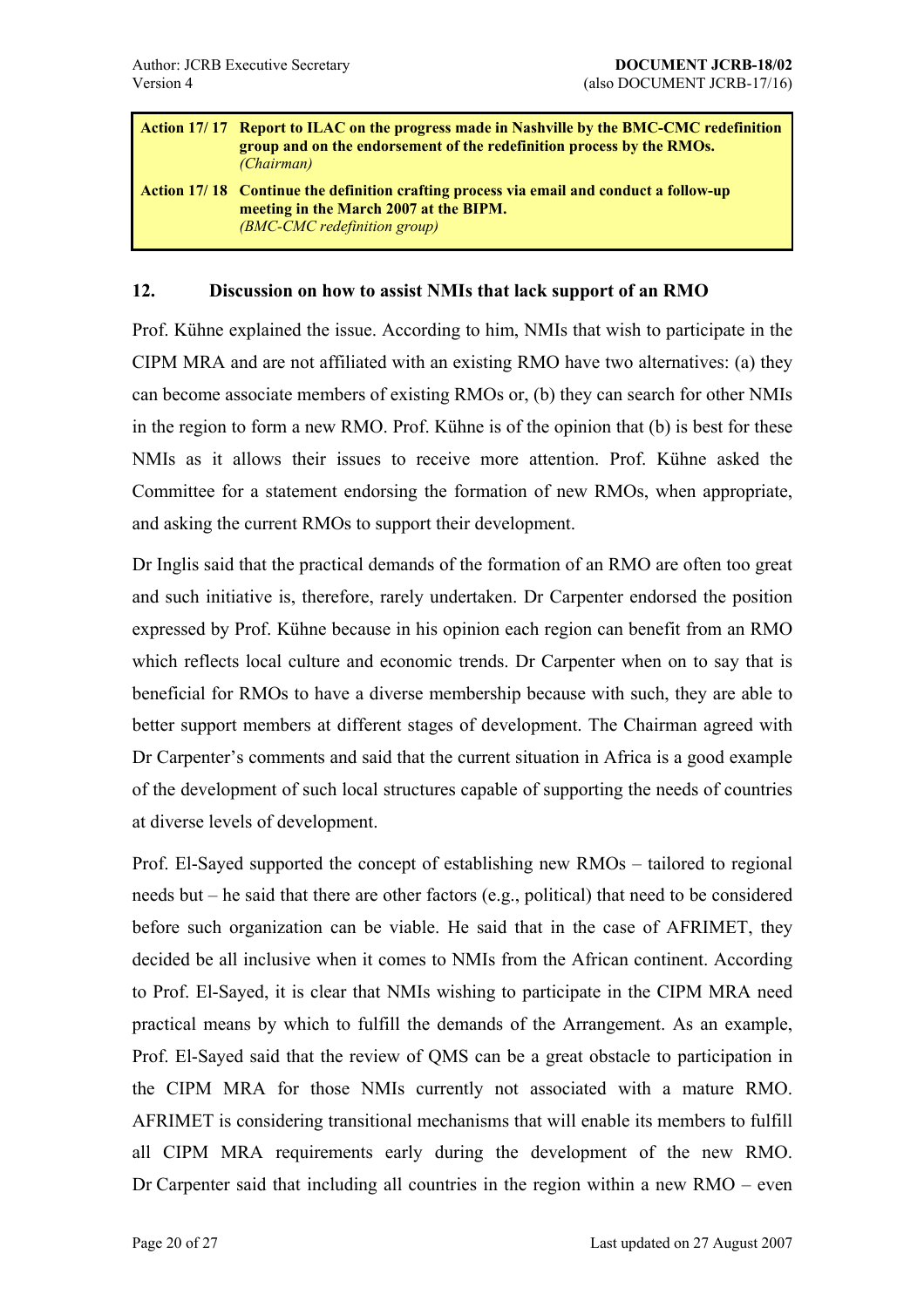<span id="page-20-0"></span>those currently without an  $NMI - is a good idea as their participation can aid regional$ coordination and provide the countries without NMIs with training when eventually needed. The Chairman said that indeed, the participants in the CIPM MRA would like to aid all countries, as appropriate, as hopefully they will become part of the CIPM MRA in the future.

Dr Kaarls said that he believes that currently, all NMIs participating in the CIPM MRA have at least become associate members of one of the existing RMOs. He thinks that the proposal for *Corresponding NMI of the BIPM*, which is been developed by the CIPM and will be proposed to the CGPM on 2007, will aid other countries seeking development in metrology. Mr Peet said that often there is a strong alliance between these countries and ISO. The Chairman spoke of the recent work of the JCDCMAS aimed at coordinating a comprehensive approach to the development of the metrology, accreditation, and standardization (MAS) infrastructure in developing countries, thus avoiding any unbalance emphasis seen in the past. The Chairman went on to say that, however, we would bring a JCRB recommendation to the JCDCMAS as per Prof. Kühne's suggestions.

Dr Inglis endorsed the approach proposed by the Chairman but encouraged the current RMOs to continue to make use of the associate membership tool to aid those countries seeking to strengthen their participation in international metrology. Prof. Kühne said that perhaps it was best not to make a recommendation as the (b) approach is not concurrent with the (a) approach. Dr Inglis disagreed as he sees the RMO development process as a two-step progression which combines both approaches previously mentioned. Dr Bennett agreed with the view expressed by Dr Inglis.

Prof. Brandi said that typically, when there is a specific regional issue of great concern to all, the formation of a regional structure to tackle it follows. Mr Peet said that in those cases, an effort should be mounted to seek donor funding for the development of such regional structures.

### **13. Activities aimed at NMIs in the developing countries**

The Chairman spoke of a number of activities aimed a developing countries and highlighted recent developments in the JCDCMAS. Among the items mentioned were: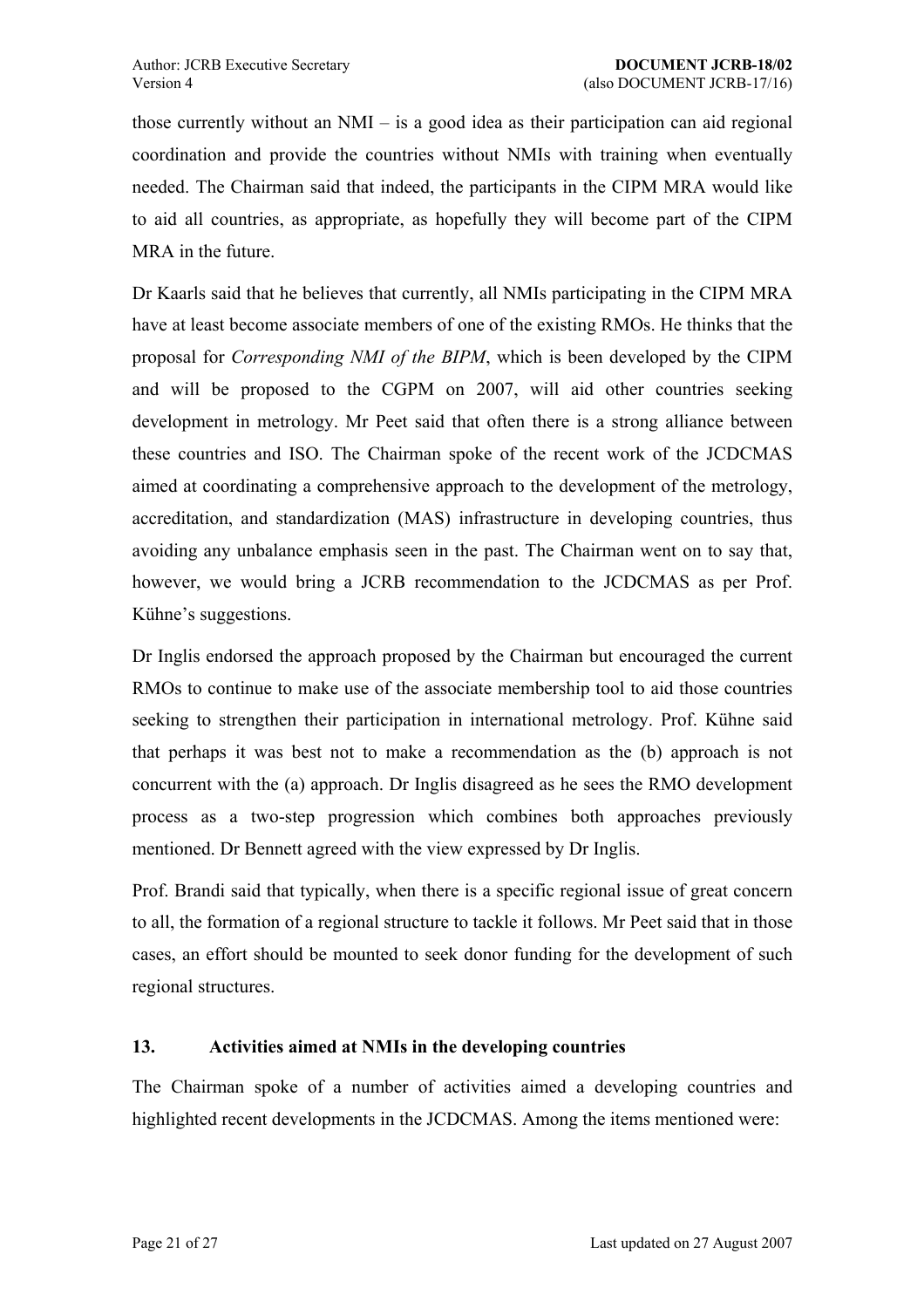- <span id="page-21-0"></span>• ISO JCDCMAS Brochure: this is promotional material prepared by ISO on behalf of the JCDCMAS alerting the reader to the benefits of MAS to [their local economy.](https://www1.bipm.org/cc/JCRB/Restricted/17/17.13.1a.ISO_JCDCMAS_Brochure.pdf)
- ISO Focus JCDCMAS article: this article, which was written by the Executive Secretary, appeared in the October issue of ISO Focus.
- [Material for the JCDCMAS W](https://www1.bipm.org/cc/JCRB/Restricted/17/17.13.1a.ISO_Focus_JCDCMAS_article.pdf)orkshop: this material was sent to the delegates of a workshop held in Lima (PE) on October 2006. The [purpose of the workshop was to raise aw](https://www1.bipm.org/cc/JCRB/Restricted/17/17.13.1c.Material_JCDCMAS_Workshop_in_Peru_2006.zip)areness of the benefits of MAS efforts to metrologist, accreditors and legislators in the region of the Andes. The meeting was organized by UNIDO who currently hold the secretariat of the JCDCMAS.
- Memorandum of Understanding betwee[n BIPM](http://www.unido.org/)-OIML-UNIDO: This is the draft of an MOU between the three organizations aimed at clearly [outlining the functions of each organization on joint projects a](https://www1.bipm.org/cc/JCRB/Restricted/17/17.13.2.Draft_BIPM-OIML-UNIDO_MoU_20060925.doc)imed at improving metrology in developing economies. A final document is expected by 2007.

### **14. CIPM Update**

The Chairman introduced the following documents for informational purposes only.

- CIPM 2006-03: Guidelines for the review of CMCs and the monitoring and reporting of the operation of quality systems by international [intergovernmen](https://www1.bipm.org/cc/JCRB/Restricted/17/17.14.1.CIPM2006_03_IGO_QS_Review.pdf)tal organizations who are signatories of the CIPM MRA (approved)
- CIPM 2006-04: Guidelines for use of the CIPM MRA LOGO (approved)
- CIPM 2006-05: Recommendations for on-site visits by peers and [selection criter](https://www1.bipm.org/cc/JCRB/Restricted/17/17.14.2.CIPM2006_04_Guide_to_CIPM_MRA_logo.pdf)ia for on-site visit peer reviewers (recommended by the [JCRB for approv](https://www1.bipm.org/cc/JCRB/Restricted/17/17.14.3.CIPM2006_05_On-site_visits.pdf)al by the  $CIPM$ <sup>1</sup>

1

<sup>1</sup> This document was subsequently rejected by the CIPM during its October 2006 meeting. The CIPM made a number of recommendations and asked the JCRB to resubmitted it electronically for approval. (see Minutes of the 95th meeting of the CIPM)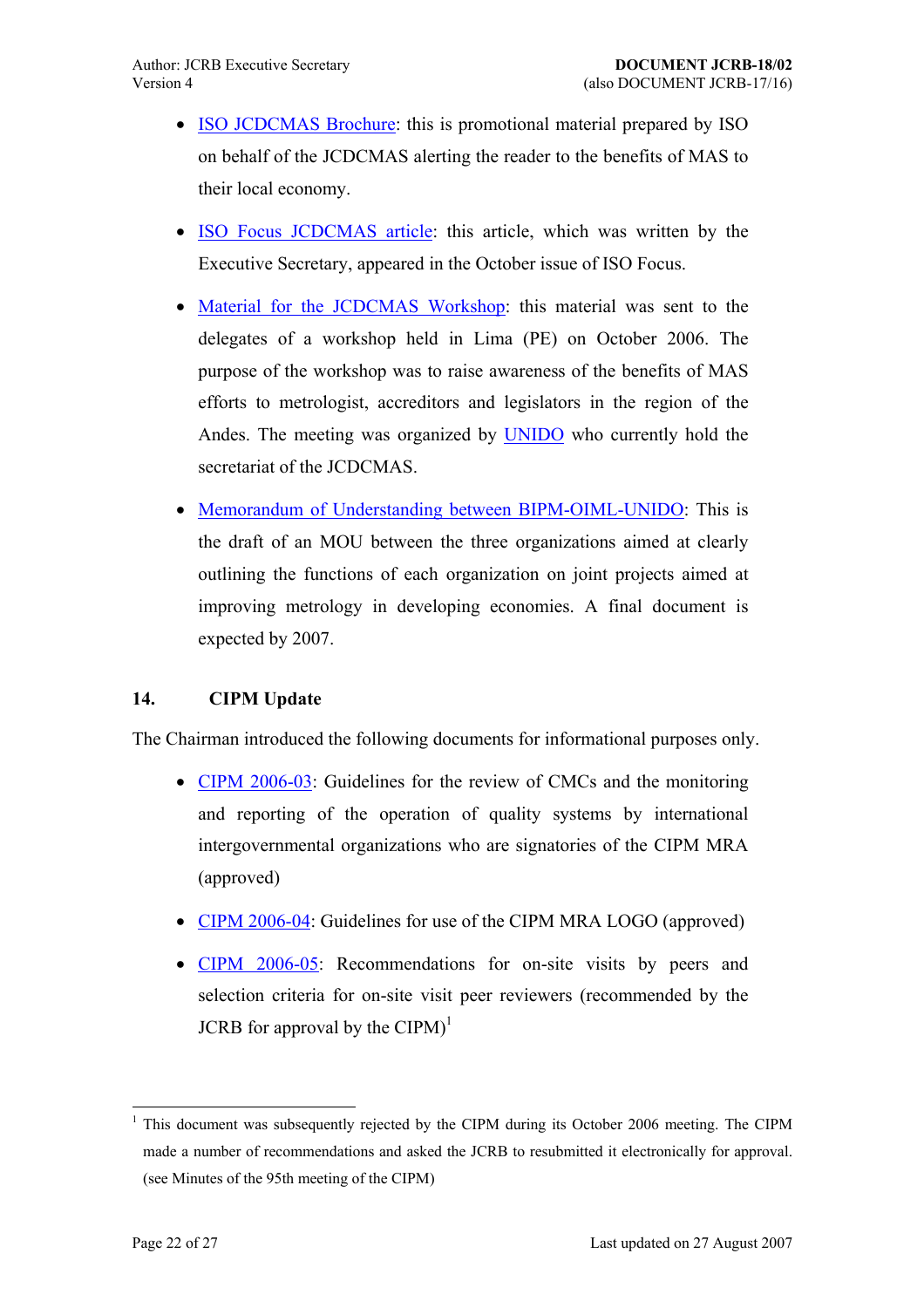• CIPM 2006-??: Guide to the implementation of the CIPM MRA (under development)

<span id="page-22-0"></span>The Exe[cutive Secretar](https://www1.bipm.org/cc/JCRB/Restricted/17/17.14.4.CIPM2006_06_MRA_user_guide.doc)y introduced a document from APMP (JCRB-17/14.1.APMP) which suggested changes to document CIPM 2006-03.

The first four documents will be brought to the attention of t[he CIPM during thei](https://www1.bipm.org/cc/JCRB/Restricted/17/17.14.1.APMP.1.doc)r October 2006 meeting; the fifth document will be reviewed by the JCRB in their next meeting and if recommended, send to the CIPM for consideration in time for their October 2007 meeting.

### **15. Other JCRB business**

The Executive Secretary introduced a new form to be used by NMIs for providing designation information of a laboratory participating in the CIPM MRA (JCRB-17/15.1). This form is to be completed by the NMI charted with the implementation of the CIPM MRA in a state/economy and is to be sent to the Director [of the BIPM. T](https://www1.bipm.org/cc/JCRB/Restricted/17/17.15.1.Request_for_Designation_Information.0.doc)he information will be used to keep a current list of the designated laboratories in each Member State or Associate.

Dr Thomas requested that the NMIs be instructed to not only state the name of the designated laboratory, but also its acronym. Prof. Mussio asked why the form makes use of the term "state/economy" and the Chairman explained that that is the formal language use in matters related to the Metre Convention and the CIPM MRA. Dr Carpenter asked if the designation of a laboratory is made before the local RMO has had an opportunity to review their QMS. Dr Kaarls explained that the CIPM MRA adjudicates the matter of laboratory designation to each country and the RMOs have no say in the matter. Dr Steele agreed with Dr Kaarls. Dr Anderson said that the form should also include the period of designation. Dr Korostin said that the information requested in the form is very important in understanding the responsibilities of each of the laboratories within a state/economy. He then asked if the form needed to be sent to the BIPM by a certain date. The Executive Secretary said no, as the NMIs are encouraged to make use of the form whenever there is a change in any of the terms of designation.

The Executive Secretary went on to talk about a series of workshops aimed at guiding NMIs through the steps required to achieve full participation in the CIPM MRA. The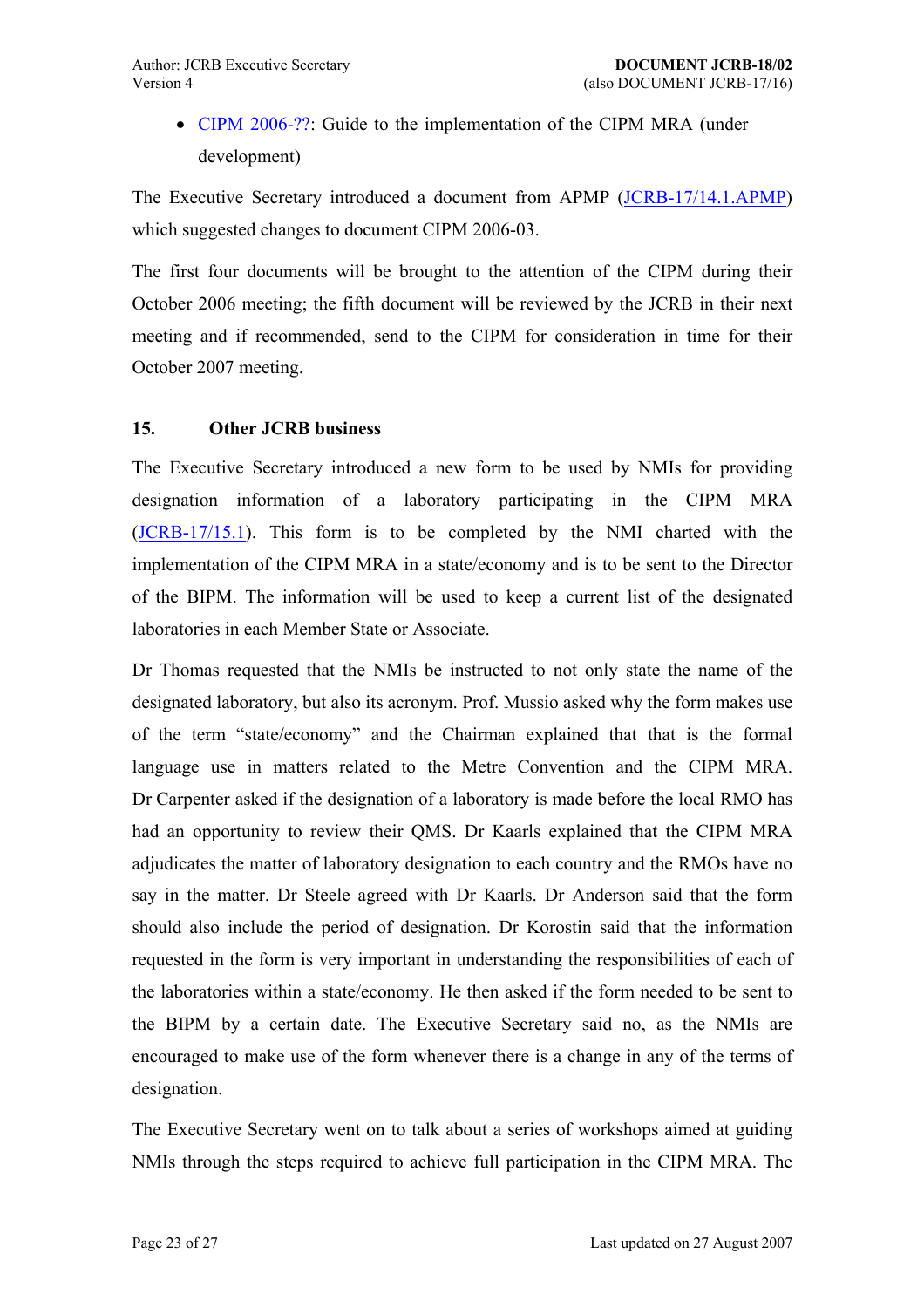<span id="page-23-0"></span>workshops are intended for signatory NMIs or designated laboratories that do not yet have CMCs in the KCDB. The first workshop will take place at CSIR-NML, Pretoria (ZA) on May 2-3, 2007, prior to the next JCRB meeting (see item 16 below). Details on the workshop will be provided to the RMO Representatives to [the JCRB](http://www.csir.co.za/nml/) for local distribution and will also be available at the BIPM website.

In other news, The Chairman said that he asked NIST to extend the secondment of Dr Espina as Executive Secretary until the spring of 2008 and NIST had graciously agreed. This extension will enable Dr Espina to assist with some of the preparations for the CGPM in November 2007. The Chairman formally thanked NIST for its continuing support of the activities of the JCRB through the secondment of Dr Espina.

**Action 17/ 19 Modify the Request for Designation Information form (JCRB-17/15.1) to request: (a) the acronym use by the designated laboratory and (b) the period of designation.** *(Executive Secretary)*

### **16. Next Meetings**

The Chairman reminded the Committee that the next meeting is to be held at CSIR-NML, Pretoria (ZA) on May 3-4, 2007. The Chairman asked if the Committee would object to the cancellation of the 2007 fall meeting {normally to be held at the BIPM, Sèvres (FR)} so the staff of the BIPM could focus its attention on the preparations for the 23rd CGPM. No objection was registered.

Mr Jones said that APMP will host the spring 2008 meeting but the location and date are yet to be decided. Prof. Mussio asked, in light of the volume of work currently under the consideration of the JCRB, if it would be possible to hold the next meeting for a day and a half. The Executive Secretary said that he would arrange for a meeting of that length.

|                        | Action 17/20 The spring 2007 meeting of the JCRB (18 <sup>th</sup> Meeting) will be held for a day and a<br>half.<br><i>(Executive Secretary)</i> |
|------------------------|---------------------------------------------------------------------------------------------------------------------------------------------------|
| <b>Resolution 17/1</b> | The fall 2007 meeting of the JCRB will be canceled in benefit of preparations<br>for the 23 <sup>rd</sup> CGPM.                                   |

### **17. Meeting closure**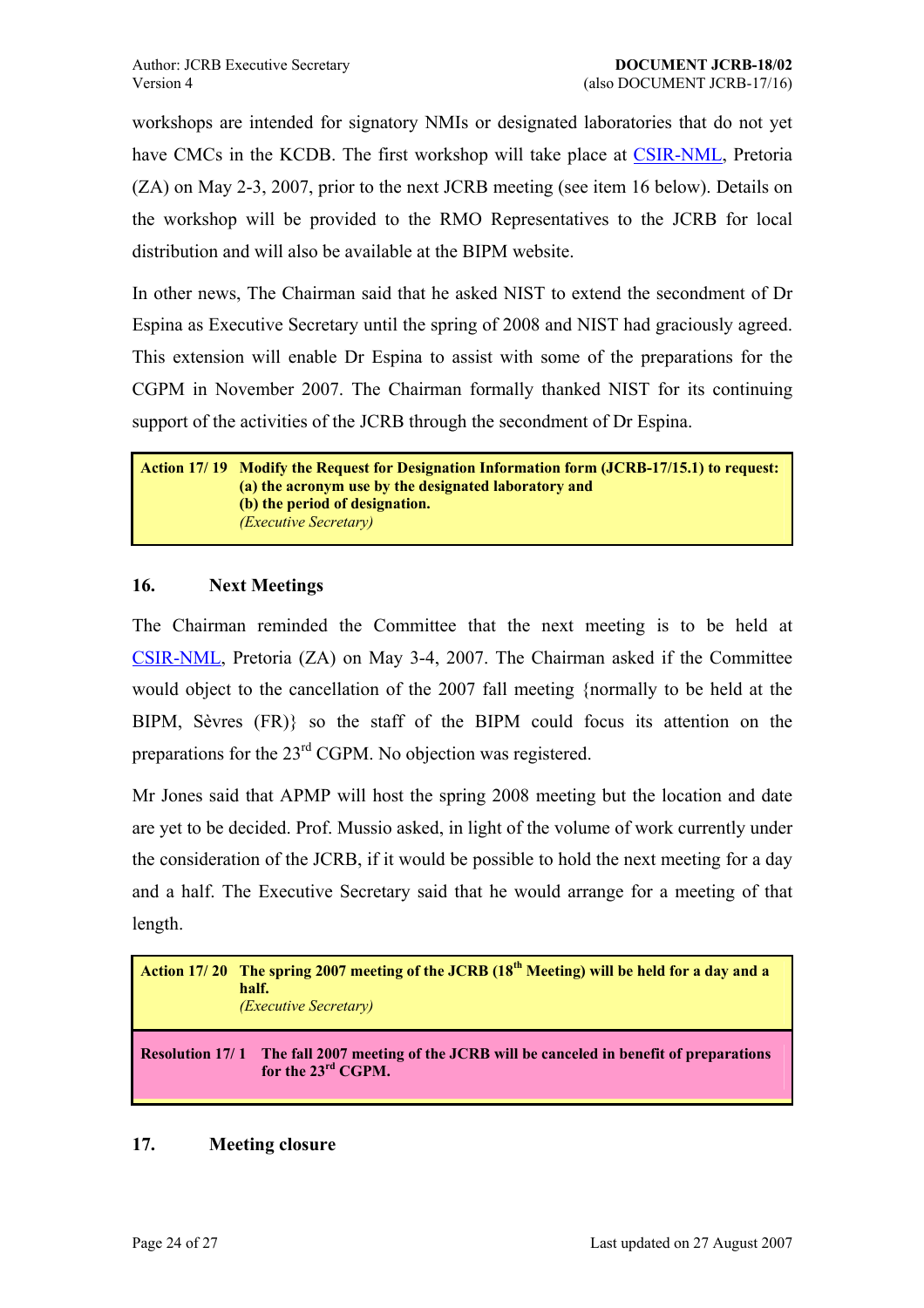# **ACTIONS**

<span id="page-24-0"></span>

| <b>Item</b>         | Page                                                                                                                                                                                                                                                     |
|---------------------|----------------------------------------------------------------------------------------------------------------------------------------------------------------------------------------------------------------------------------------------------------|
| Action 17/1         | Salvage as much as possible from minutes of the $16th$ meeting of the                                                                                                                                                                                    |
| Action 17/2         | All COOMET CMCs currently lacking COOMET Recognition are to<br>be removed from the KCDB. (list of CMCs contained in JCRB-                                                                                                                                |
| Action 17/3         | All RMOs are to extend invitations to their QMS review meetings to                                                                                                                                                                                       |
| Action 17/4         | Ask the ILAC membership if the KCDB is providing them with the<br>information needed by the accreditation community. (Chairman) 7                                                                                                                        |
| Action 17/5         | Ask the CIPM Consultative Committees to provide reports to the<br>JCRB with up-to-date information on the status of pending KCs<br>and/or on changes to CMCs in the KCDB due to KC results.                                                              |
| Action 17/6         | Future KCDB reports to the JCRB are to include the information on<br>CMC statistics (per RMO) thus avoiding the inclusion of this<br>information in the RMO reports to the JCRB. (KCDB Manager) 10                                                       |
| Action 17/7         | Modify existing pro-forma (JCRB-7/22) for RMO reports to the                                                                                                                                                                                             |
| Action 17/8         | Investigate why SADCMET.QM.2.2003, EUROMET.RI.2.2001,<br>APMP.QM.4.2004, COOMET.QM.6.2005, APMP.TF.3.2005,<br>EUROMET.AUV.6.2005, and SIM.RI.6.2005 are pending and report<br>back to the Committee at its next meeting. <i>(Executive Secretary)</i> 10 |
| Action 17/9         | Develop more clear guidelines and include them in the minutes.<br>(Executive Secretary, Michael Kühne and Alan Steele)13                                                                                                                                 |
| Action 17/10        | In light of the examples provided, ask the CCM if key comparison<br>results available offer appropriate support to the mass CMCs listed in<br>the KCDB. (Executive Secretary via the Executive Secretary of the                                          |
| Action 17/11        | Request from the Chair of the CCT WG8 a summary of the<br>uncertainties in industrial thermometry CMCs that resulted as a<br>consequence of the CCT WG8 voted recommendations. (Executive                                                                |
| Action 17/12        | A task group was charted with looking into this issue and deliver a<br>recommendation to the full committee in their next meeting. (Prof.<br>Kühne, Mr Jones, plus volunteers from ILAC, COOMET and                                                      |
| Action 17/13        | The KCDB Office is to be advised of any changes in the situation in<br>EIM which might lead to the reinstatement of their CMCs.                                                                                                                          |
| <b>Action 17/14</b> | The bios of technical reviewers participating in QMS reviews<br>operating under the umbrella of the process outlined in CIPM 2006-                                                                                                                       |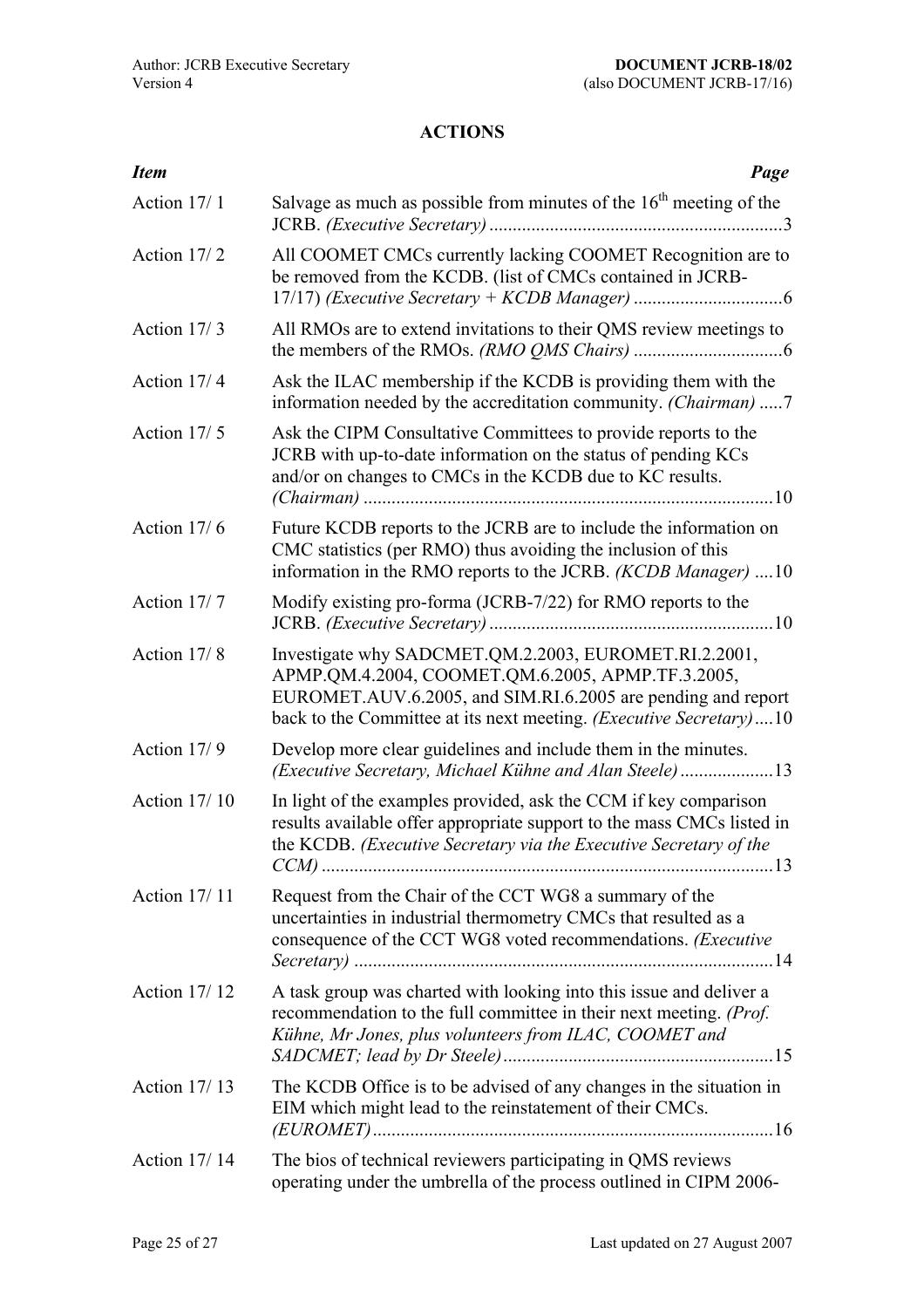| Version 4           | (also DOCUMENT JCRB-17/16)                                                                                                                                                                                   |
|---------------------|--------------------------------------------------------------------------------------------------------------------------------------------------------------------------------------------------------------|
|                     | 03 are to be provided to the review panel. (IGOs seeking approval of<br>their QMS for purposes of participation in the CIPM MRA)18                                                                           |
| <b>Action 17/15</b> | Review CIPM 2006-03 in light of the comments made by the                                                                                                                                                     |
| Action 17/16        | RMOs to submit missing QMS acceptance reports in the area of<br>Chemical Metrology to the JCRB. (EUROMET, SADCMET, and                                                                                       |
| <b>Action 17/17</b> | Report to ILAC on the progress made in Nashville by the BMC-<br>CMC redefinition group and on the endorsement of the redefinition                                                                            |
| <b>Action 17/18</b> | Continue the definition crafting process via email and conduct a<br>follow-up meeting in the March 2007 at the BIPM. (BMC-CMC<br>.20                                                                         |
| <b>Action 17/19</b> | Modify the Request for Designation Information form<br>$(JCRB-17/15.1)$ to request: (a) the acronym use by the designated<br>laboratory and (b) the period of designation. ( <i>Executive Secretary</i> ) 24 |
| <b>Action 17/20</b> | The spring 2007 meeting of the JCRB $(18th Meeting)$ will be held for                                                                                                                                        |